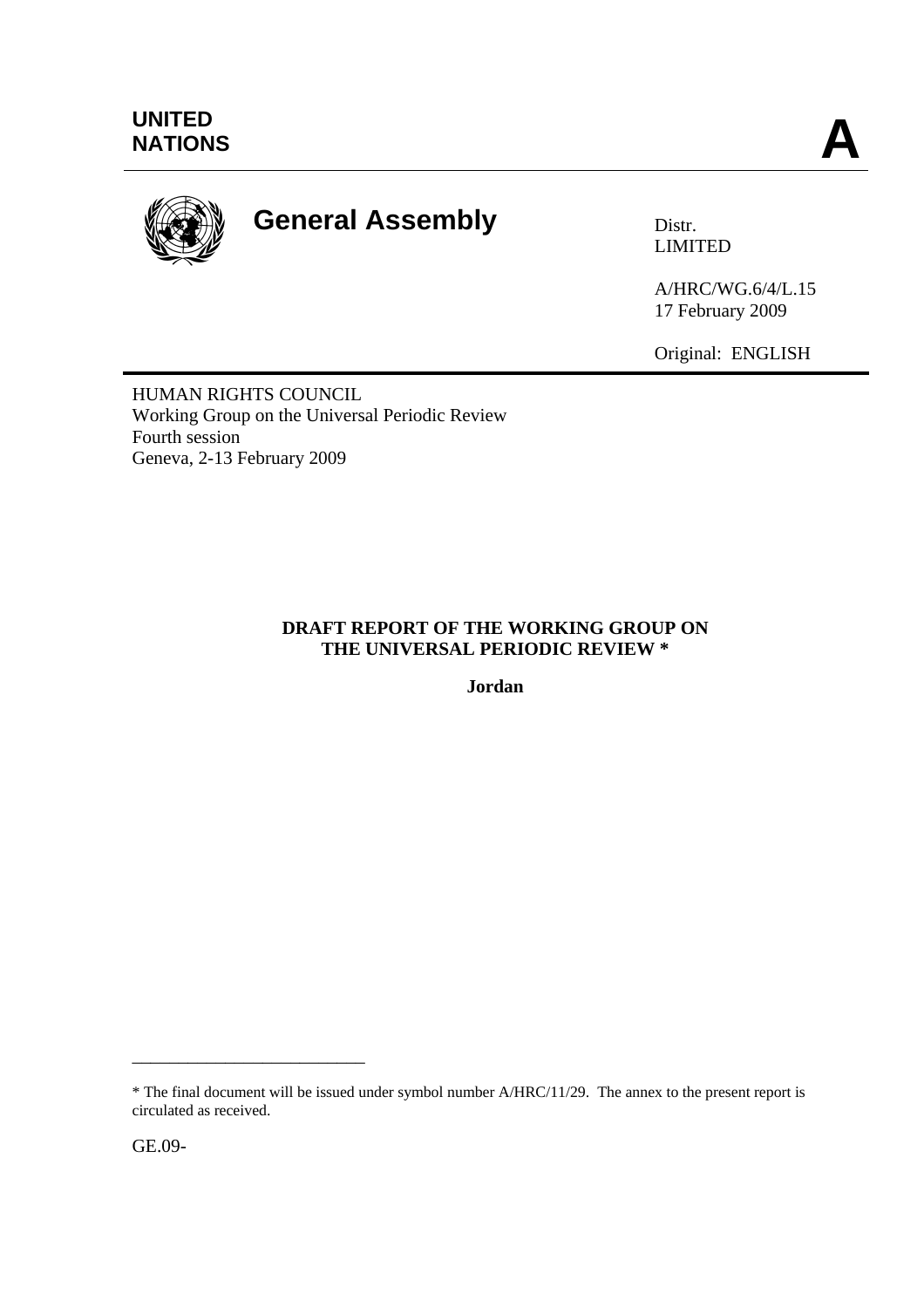# **CONTENTS**

|                                                                         | Paragraphs | Page |
|-------------------------------------------------------------------------|------------|------|
|                                                                         | $1 - 4$    | 3    |
| I. SUMMARY OF THE PROCEEDINGS OF THE REVIEW PROCESS                     | $5 - 91$   | 3    |
|                                                                         | $5 - 20$   | 3    |
| B. Interactive dialogue and responses by the State under review 21 - 91 |            | 6    |
|                                                                         |            | 19   |
| Annex                                                                   |            |      |
|                                                                         |            | 25   |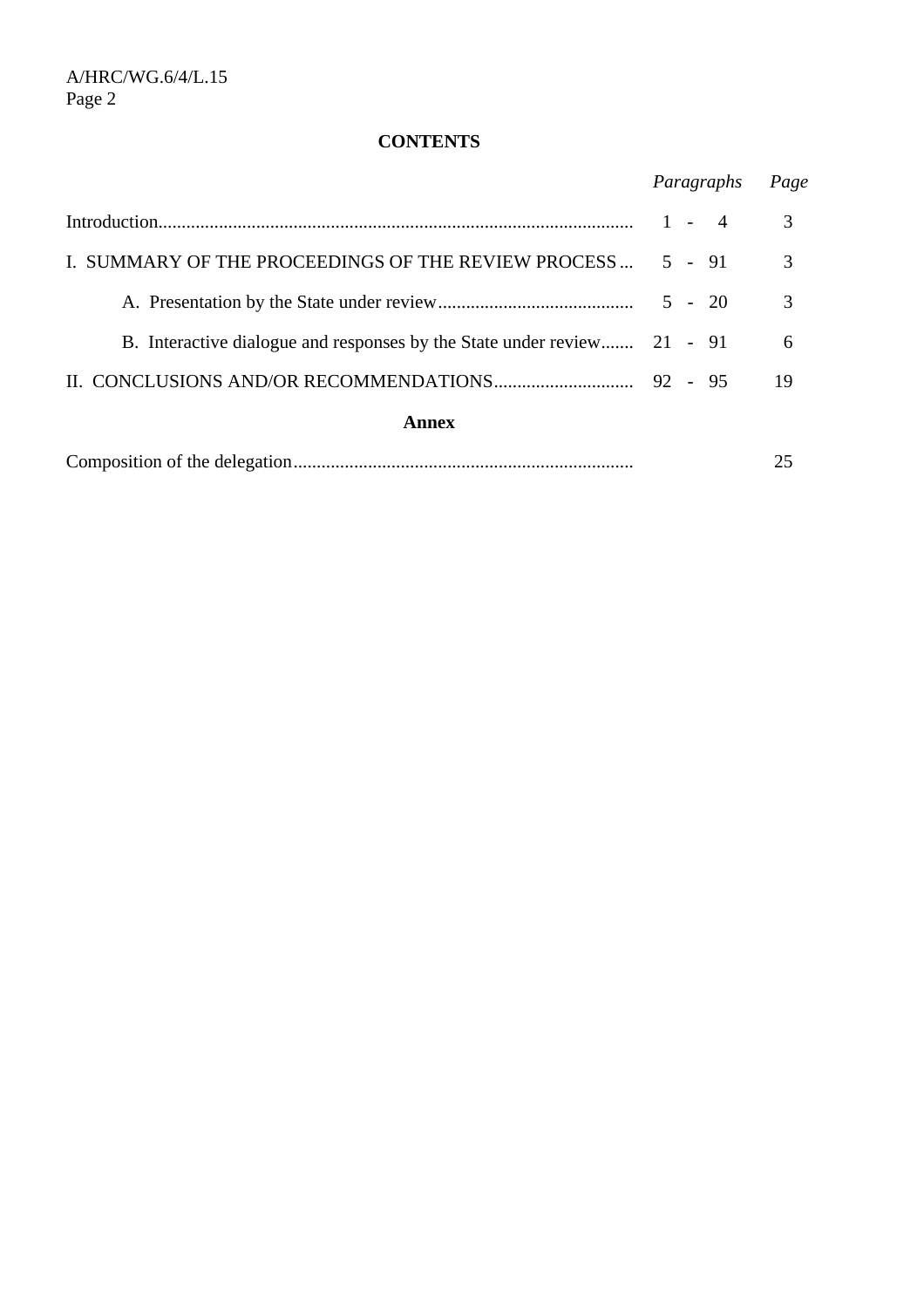#### **Introduction**

1. The Working Group on the Universal Periodic Review (UPR), established in accordance with Human Rights Council resolution 5/1 of 18 June 2007, held its fourth session from 2 to 13 February 2009. The review of Jordan was held at the 15th meeting on 11 February 2009. The delegation of Jordan was headed by H.E. Dr. Mousa Burayzat, Director of the International Relations and Organizations Department and Director of The Human Rights Department at the Ministry of Foreign Affairs. At its meeting held on 13 February 2009, the Working Group adopted the present report on Jordan.

2. On 8 September 2008, the Human Rights Council selected the following group of rapporteurs (troika) to facilitate the review of Jordan: Burkina Faso, Japan and Mexico.

3. In accordance with paragraph 15 of the annex to resolution 5/1, the following documents were issued for the review of Jordan:

 (a) A national report submitted / written presentation made in accordance with paragraph 15 (a) (A/HRC/WG.6/4/JOR/1);

 (b) A compilation prepared by the Office of the High Commissioner for Human Rights (OHCHR), in accordance with paragraph 15 (b) (A/HRC/WG.6/4/ JOR/2);

 (c) A summary prepared by OHCHR, in accordance with paragraph 15 (c) (A/HRC/WG.6/4/ JOR/3).

4. A list of questions prepared in advance by the Czech Republic, Denmark, Germany, Lithuania, the Netherlands, Sweden, the United Kingdom of Great Britain and Northern Ireland and was transmitted to Jordan through the troika. These questions are available on the extranet of the UPR.

#### **I. SUMMARY OF THE PROCEEDINGS OF THE REVIEW PROCESS**

#### **A. Presentation by the State under review**

5. The head of the delegation stated that the national report was drafted after extensive consultation with stakeholders: NGOs, government organs, State authorities and civil society at large, to provide an updated overview of the human rights situation in the country. The state of openness and transparency in modern Jordan has enabled everybody interested to visit the country, make contacts, formulate recommendations and ultimately make their own assessment of the human rights situation. Jordan is, indeed, under constant review and is not totally unhappy about the fact. Further, Jordan is proud of being before the Human Rights Council as this is a proof of the country's genuine openness, transparency and definitive commitment, under the guidance of King Abdullah II, to the strengthening of human rights, which is the premise of sound governance, establishment of justice and attainment of security, stability and peace inside the country and with its neighbors. The criteria of human rights and the follow-up of their implementation are the measures of political legitimacy and social justice.

6. The preparation of the report comprised several stages, the first being the collection of information about laws and legislation, policies and practices from government sources. Then institutions such as universities, experts and NGOs, were consulted, as well as the Standing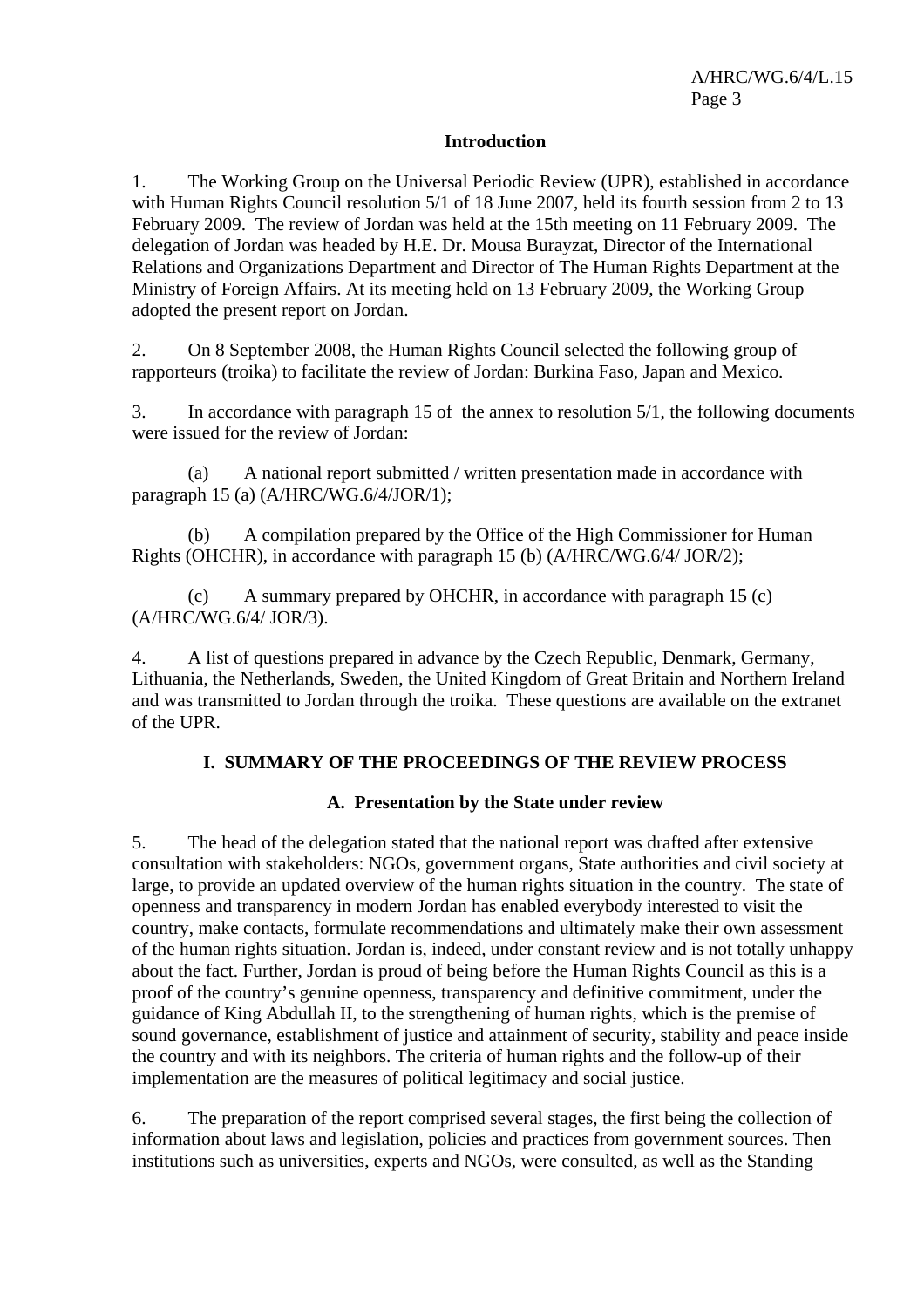Committee on Human Rights, which comprises various government departments and is chaired by the Director of the Human Rights Department in the Ministry of Foreign Affairs.

7. Jordan's political and social openness, independence and respect for the human dignity and tolerance and other values associated with human rights are not due only to its people's cultural heritage and intellectual development as part of the tolerant Islamic civilization and the outward-looking Arab identity but also to the fact that Jordanians have been living under governing institutions characterized by good governance, accountability, acceptance of other opinions and respect for the will of the people. Thus, we find a reflection of this and more in the principles of the Constitution, the fundamental document guaranteeing the protection of rights and fundamental freedoms of individuals in all walks of life: civil, political, economic, social and cultural.

8. The Jordanian Constitution of 1952 is perfectly in line with international human rights standards as provided for in the international instruments, foremost among them the Universal Declaration of Human Rights and the two International Covenants on civil and political rights and economic, social and cultural rights. This modern and progressive Constitution has been complemented by other documents, namely the National Charter and the National Agenda. The National Charter sets forth a number of guiding principles inspired by the Constitution in order to activate political pluralism, the establishment of political parties and enhanced participation. The National Agenda contains strategies and plans, long-term projects and mechanisms for action.

9. By virtue of article 6 of the Constitution, "Jordanians shall be equal before the law". Jordanian laws provide effective and equal protection against any discrimination on the basis of race, language, religion, sex or political opinion. Jordanians are equal with respect to appointment to public posts. In addition, legislation ensures equality between men and women in all rights and everyone aged 18 or more enjoys legal capacity. Everybody is protected against violence or prejudice and has the right to resort to law and the right to litigation. Furthermore, the law ensures equality in education for everybody. Elementary education is compulsory and free of charge. Higher education is also open to everybody on the basis of fair admission regulations.

10. As for personal freedoms, the Constitution protects the rights of individuals and there is no crime without law (*Nullum crimen, nulla poena sine lege*). Article 9 of the 1961 Law, and its amendments, stipulates that the accused is presumed innocent until proven guilty. Courts are inviolable and all acts of arrest and inspections are carried out according to a clear legal framework.

11. The Criminal Code criminalizes any infringement on the personal freedom. Every State official who has arrested, detained or confined somebody to a place of detention in cases not stipulated by the law is punished. Law No.7 of 1954 is not intended to restrict personal freedoms but rather intends to prevent crimes that threaten public peace and security. Administrative detention is governed by certain safeguards that ensure balance between the right to life, especially of persons who could be subjected to vendettas or honour crimes, and the right to freedom of liberty.

12. The Anti-Terrorist Law adopted in 2006 seeks to prevent crimes of terrorism and the financing of terrorist activities. Jordan does not claim that this law is an ideal one as many countries and international bodies, legal and political, are still striving to ensure a balance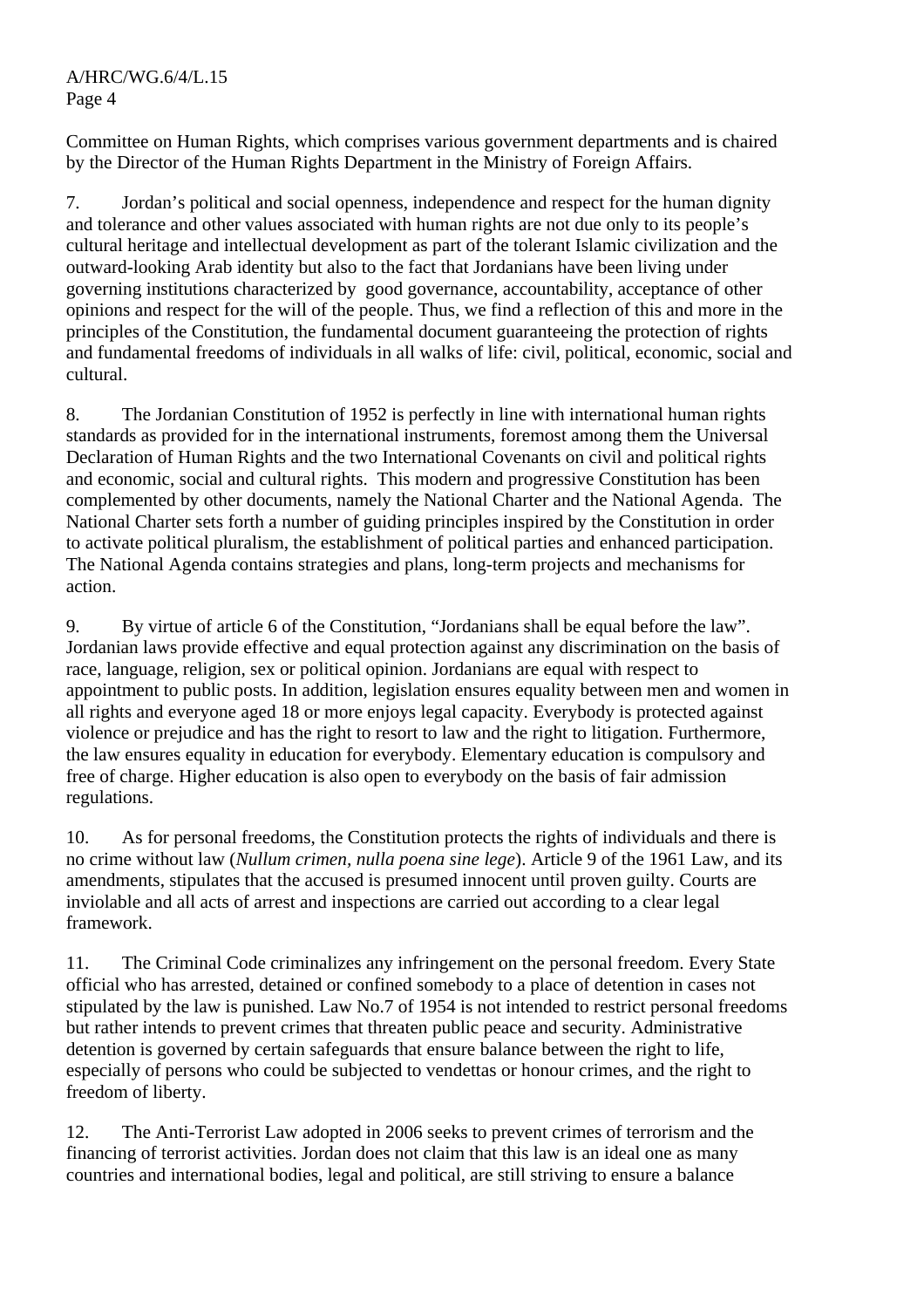between conflicting rights and Jordan is one of those countries. That nobody has yet been brought to court under the Law gives an indication of how keen the authorities are not to apply the Law unless it is absolutely necessary. Jordan, as well as various States and international organizations, is seeking balance between the protection of human rights and the prevention of terrorism.

13. On religious freedoms, article 14 of the Constitution stipulates that" The State shall safeguard the free exercise of all forms of worship and religious rites in accordance with the customs observed in the Kingdom, unless such is inconsistent with public order or morality." The law represses any insults to any religion, place of worship or group of people engaging in their religious rituals. It also bans any caricatures or publications that can defame or ridicule any religion. With respect to the query submitted by the Netherlands concerning cases against people wishing to change their religion, Jordanians enjoy freedom of worship, but there are certain issues connected with the rights of others that would affect those wanting to change religion,. This relates not to the right of freedom of worship but to the practical consequences regarding, for example, the legitimacy of the marriage, the children and the inheritance. The laws concerned are being applied very carefully and in perfect transparency.

14. In regards to the right to freedom of movement, the Constitution underlines the right of people to move freely (Article 9). Jordanians are not obliged to live in one specific place. Passport Law No. 5 of 2003 entitles everybody to obtain a passport to travel to any other country. Foreigners enter and leave Jordan freely.

15. Criminal Code No. 16 of 1960, and its amendments, protects the right to life and physical integrity. It prohibits individuals or authorities from putting an end to anybody's life and no human being can forsake his right to life. The Code criminalizes premeditated murder, homicide, manslaughter and crimes in which people could be harmed in any way. In Jordan, torture is criminalized in a manner commensurate with the provisions of the Convention against Torture (CAT). Jordan is committed to condemning torture and never overlooks acts that could be perpetrated in this respect. However, Jordan does not deny that there are sometimes individual cases of abuse or torture and very limited cases of maltreatment. Those responsible are prosecuted for these actions and the State rejects any policies not in line with the respect of human rights.

16. Regarding the follow-up on the recommendations of the Special Rapporteur on torture, it is difficult to follow those recommendations as they are based on undocumented and imprecise information. The cases referred to were verified according to internationally accepted procedures. Yet, the Government has taken steps to address cases related to torture and to protect the rights of those individuals in places of detention and rehabilitation. Furthermore, under the law, there are various organs that carry out inspections in the various places of detention, in addition to the fact that there is an independent Ombudsman office which carries out transparent and rapid investigations in cases of complaints.

17. Capital punishment applies to certain extremely serious crimes and its use is very restrained. A number of laws have been amended to align it with article 6, paragraphs 1 to 5, of the International Covenant on Civil and Political Rights (ICCPR) and Jordan is working to limit use even more. Capital punishment does not apply to juveniles or pregnant women and no executions have been carried out since April 2007, so that in a sense this is a sort of moratorium on implementation of this punishment.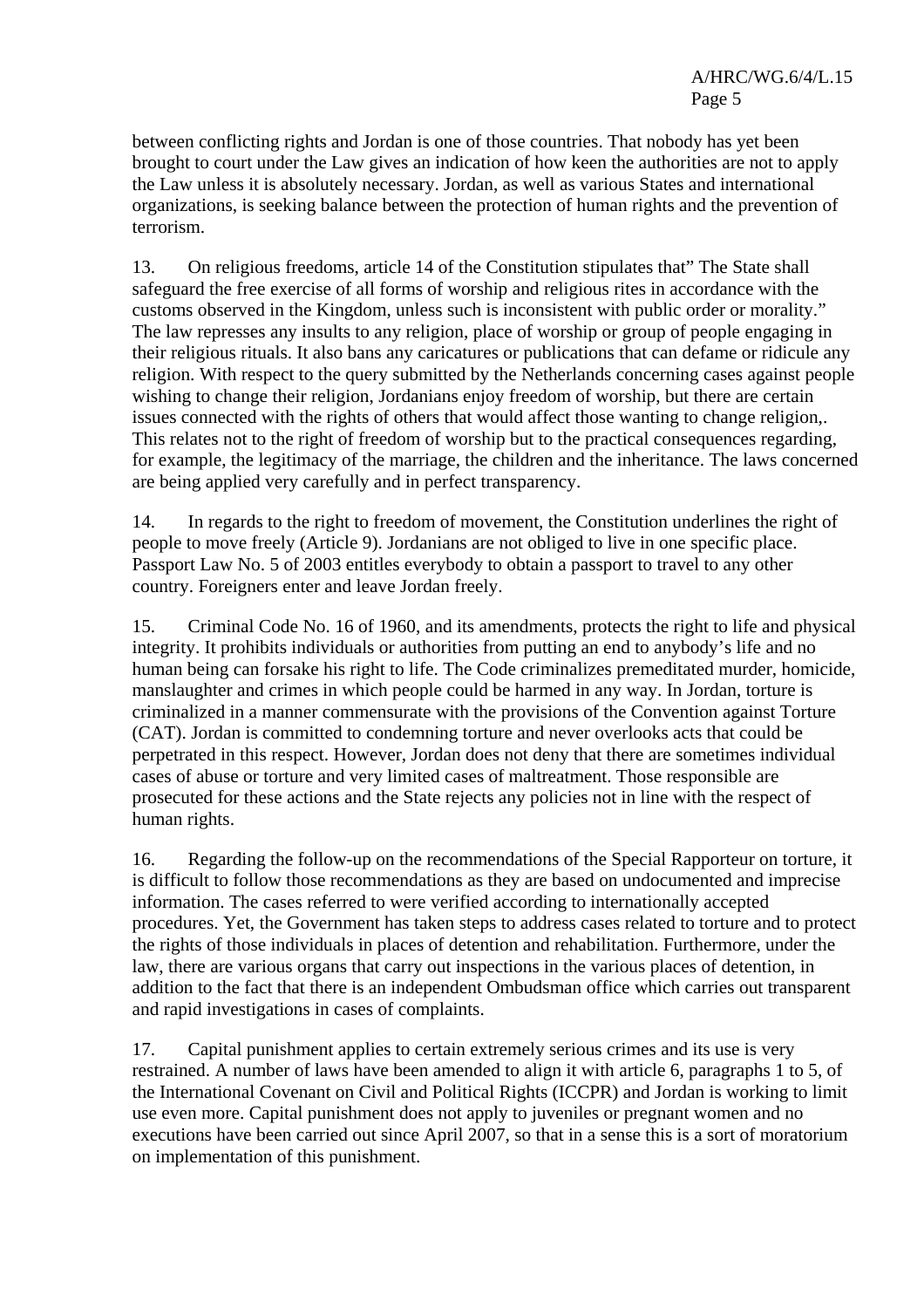18. On freedom of opinion and expression, the Constitution protects the right to speak out, to write and to publish. The 1998 Press and Publications Law and its amendments govern the freedom of the press. It is not possible to hold any journalist accountable for his or her opinions. Everybody has the right to obtain information from sources and it is not possible to compel any journalist to reveal his sources. The law does not allow detention of a journalist. In addition, it allows citizens to reach information. Law No. 27 of 2007 has been promulgated to ensure the right to obtain information, in line with the international trend in this respect.

19. The Constitution provides for the right of association and the right of assembly and the holding of public meetings. There are thousands of licensed associations in Jordan. Associations can have legal personality, undertake voluntary work, guarantee equality amongst their members and should be non-profit. Yet, some civil society and the international organizations have called for some amendments to this law and in specific areas and, therefore, a committee has been formed to prepare a new draft in order to amend the existing law. As for the right of assembly, Jordan does not have any reservations to the relevant article in ICCPR. However, the application of this right is regulated in a manner that ensures the protection of public order and people's property. Jordan is considering a number of alternatives to improve the exercise of this right and no ideas in this respect are excluded.

20. The same applies to the law governing political parties. It allows freedom to form political parties and entitles parties to utilize the facilities provided by the State. It prohibits the formation of parties along religious or sectarian lines. The right to vote and to stand for election is also protected by the law for everybody, male and female. There are safeguards to ensure women's participation in the Lower House, and there are at least six women in the Assembly.

## **B. Interactive dialogue and responses by the State under review**

21. During the inter-active dialogue, statements were made by 53 delegations. A number of delegations congratulated the delegation of Jordan for its comprehensive presentation of the national report, prepared in cooperation with relevant stakeholders. Jordan's significant role in the Human Rights Council institution-building process was evoked and the Kingdom was commended for its great achievements in the promotion and protection of human rights through, inter alia, the work and the activities of the "A"-status National Centre for Human Rights (NCHR) the National Coalition for Children established in 2007, the Complaints and Human Rights Office within the Public Security Directorate and the recent opening of the Family Protection Centre. Appreciation was also expressed for a number of policies, including the National Plan of Action for Children, the National Project on the Employment of Women and the National Aids programme in addition to effective strategies for the reduction of poverty and the dissemination of health care. A number of delegations underlined that Jordan was generously hosting several hundred thousand Palestinian refugees and Iraqis. Cooperation with international human rights mechanisms and with OHCHR was also welcomed.

22. Algeria recommended (a) that Jordan pursue its policy aiming at enshrining human rights principles in national legislation in accordance with international standards and continue its constructive cooperation with international human rights mechanisms. It encouraged Jordan's efforts and willingness (b) to submit periodic reports, which have suffered some delays, to treaty bodies, and urged it to seek appropriate technical assistance from OHCHR if deemed necessary. Algeria recommended that (c) the Kingdom should continue to move towards the promotion of women's rights and to further strengthen equality between women and men as well as efforts undertaken aimed at putting an end to certain customary social practices which sometimes stand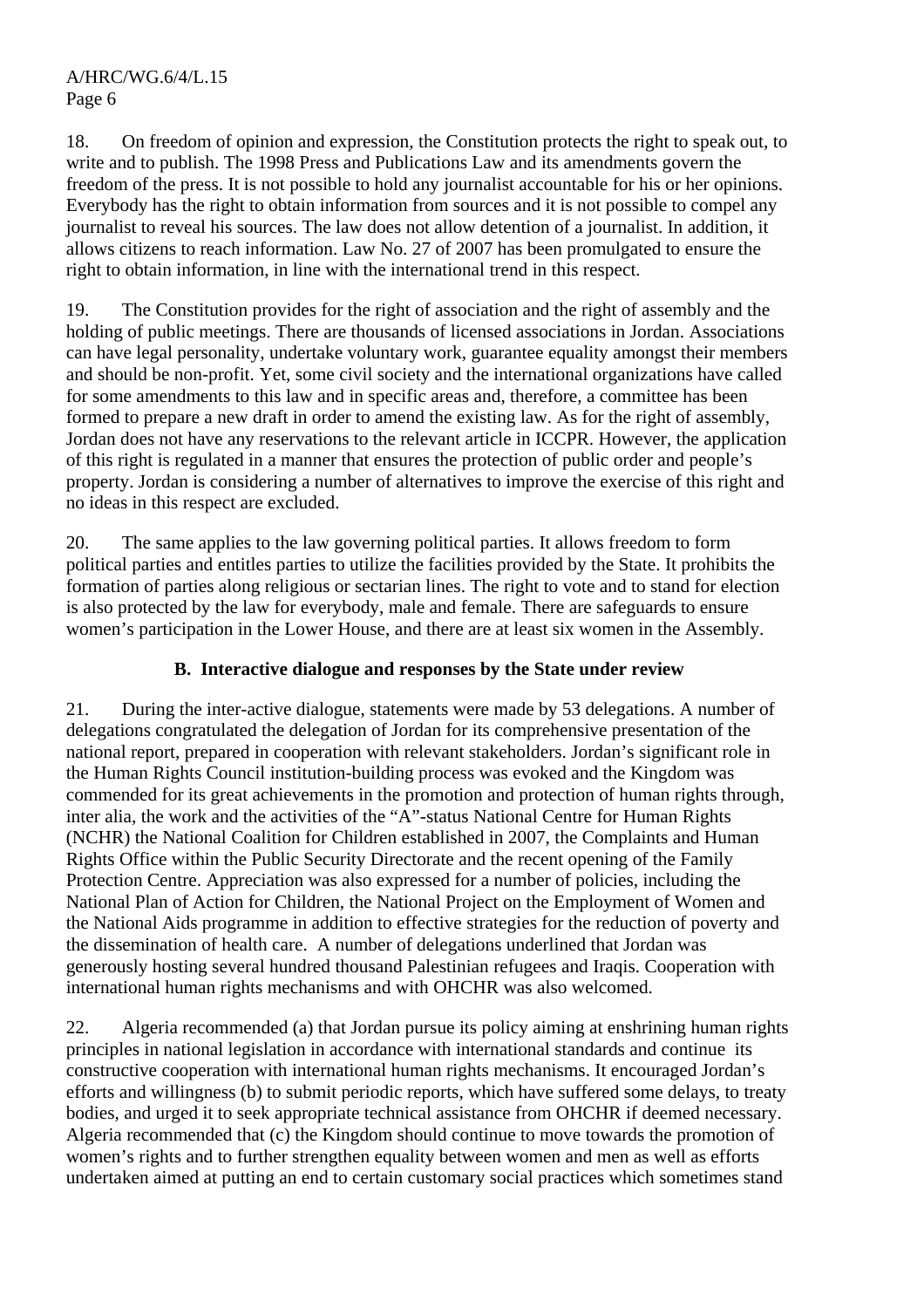in the way of the effective implementation of human rights, such as honour crimes and crimes of revenge. It recommended (d) efforts aimed at protecting the rights of foreign workers and prohibiting abuses that might be practiced against them and (e) that Jordan share with other interested countries its experience and best practices on the protection and consolidation of the right of persons with disabilities.

23. Finland expressed concern regarding the situation of women, the status of their rights, domestic violence and honour crimes. Finland recommended (a) that the penal legislation concerning discrimination and violence against women be developed in a comprehensive manner; (b) Jordan withdraw its reservations to articles  $9(2)$ , 15 (4) and 16 (1), (c), (d) and (g) of the Convention on the Elimination of Discrimination against Women (CEDAW); (c) and that the visit requested in 2007 by the Special Rapporteur on violence against women be carried out and the opportunity be used to organize transparent consultations with all stakeholders.

24. Egypt noted the challenges faced, particularly regarding the number of refugees, and asked about the efforts made in this regard. It noted strides in the protection of women's and children's rights, including street children, and in the implementation of the first Millennium Development Goal (MDG). Egypt recommended Jordan (a) continue its implementation of national policies aimed at the protection and promotion of human rights, and (b) refuse any attempts to impose any values alien to the contractual obligations and commitments of Jordan, based on the universally agreed human rights principles.

25. Bahrain appreciated the campaign on violence against women, the establishment of a women's development centre and a centre for the protection of families. Bahrain recognised the efforts to ensure basic education for all. Bahrain recommended Jordan (a) continue efforts in promoting the rights of women and their participation in higher decision-making posts and (b) continue efforts in providing all with basic education.

26. Qatar praised the constitutional and legal guarantees to promote the economic, social and cultural advances in accordance with the MDGs. It noted that Jordan is a host to a number of Iraqis and, despite economic and social challenges, has made efforts to ensure their basic needs are met equally with Jordanians'. Qatar asked what assistance and services the authorities required to meet these needs and recommended that Jordan seek financial support from the international community in order to continue providing the necessary assistance to thousands of Iraqis hosted in the Kingdom.

27. Sudan noted the importance Jordan attached to the family and the steps taken for its protection, including the national plan for children for 2004-2013. It asked what progress had been made in acting on the recommendation of the Committee on the Rights of the Child to guarantee the implementation of the plan. It recommended Jordan (a) share with developing countries and least developed countries (LDCs) its experiences in the health field. It also recommended (b) not responding to any comment that is outside of Jordan's legal commitments and international principles agreed upon by consensus.

28. Kuwait noted the sophisticated national strategy for the health system. This social and health care protection system, including health insurance, covers all area of Jordan. Kuwait recommended that Jordan (a) continue its efforts in this direction and encouraged it (b) to continue to cooperate with human rights mechanisms and the Human Rights Council (HRC).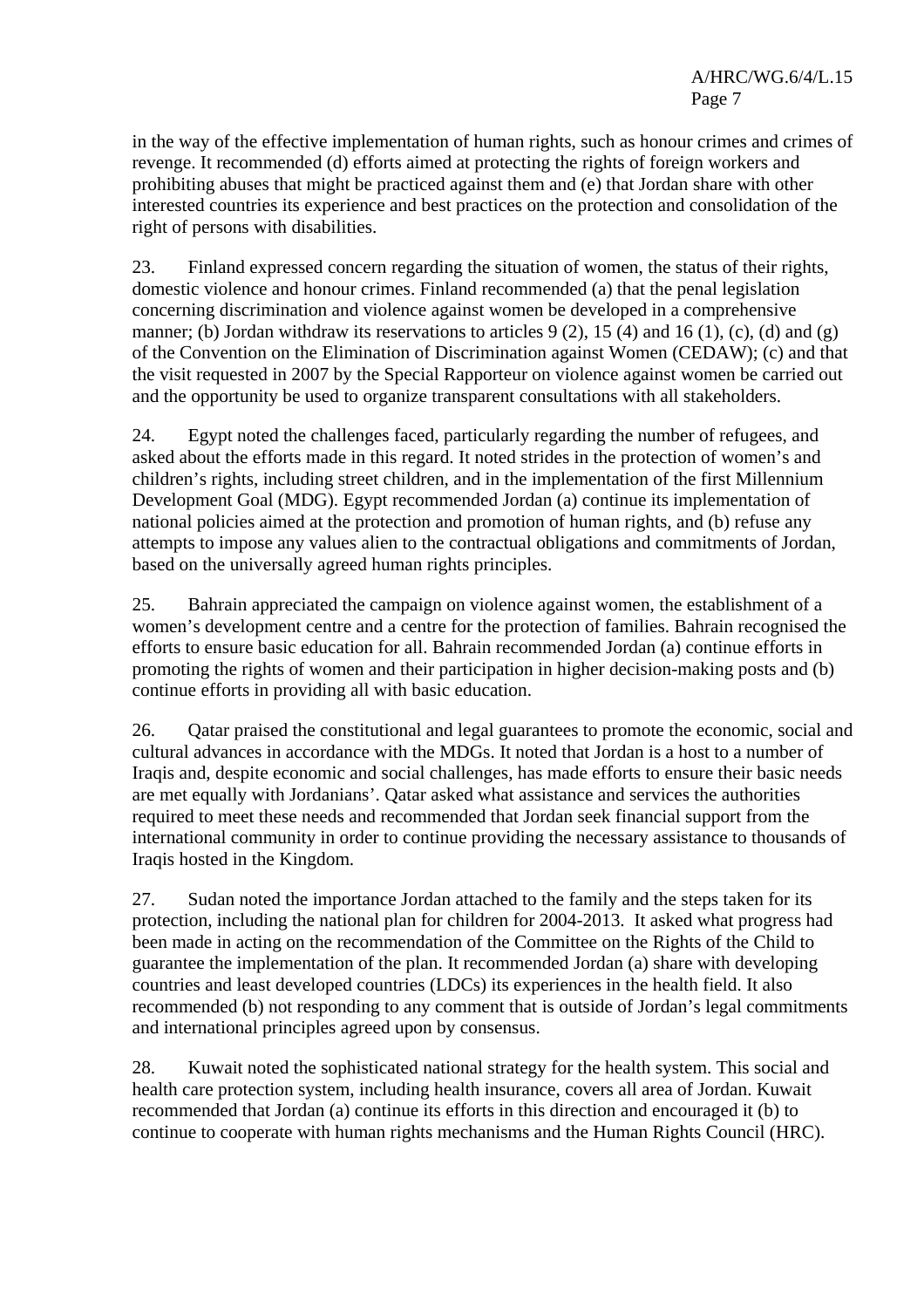29. Djibouti welcomed the Government's proactive policy to guarantee legal access to education, health and social services. It noted the ratification of human rights instruments and initiatives taken to domesticate them and the establishment of a national commission to promote human rights and the national council for the disabled. Djibouti recommended that Jordan should pursue its efforts aimed at improving the living conditions of persons with disabilities.

30. Azerbaijan commended the legal guarantees of equality, freedom of opinion and press, free exercise of all forms of worship and religious rites. It recommend Jordan (a) accelerate its efforts to achieve the MDGs. Azerbaijan noted Jordan has one of the region's highest literacy rates in the region. It praised endeavours to increase women's representation in society, including their appointment to higher governmental posts and recommended (b) further pursuing efforts in this regard. It stressed Jordan's generosity towards Palestinians refugees and called on the international community to share this burden with Jordan through financial and other relevant support.

31. Saudi Arabia praised the efforts to promote human rights, including economic, social and cultural rights, the establishment of an institutional and legal framework and the contribution to the United Nations, especially OHCHR. Saudi Arabia recommended (a) continue its cooperation with OHCHR. Hailing the progress regarding education, it recommended Jordan (b) continue the dissemination of the culture of human rights through its inclusion in curricula.

32. Mexico commended Jordan's progress regarding children's rights, human rights education, the promotion of religious tolerance and efforts to care for refugees. It recommended Jordan (a) follow up on the recommendation by the Committee on the Elimination of Discrimination against Women to address all forms of violence against women and adopt legislation in this area; redouble its efforts to fight against honour crimes, through public awareness and punishment of perpetrators and ensure that measures of protection for potential victims be determined with their full participation. It also recommended Jordan (b) examine the recently adopted "Law on Societies" to ensure that the provisions of this law are in line with international human rights standards and in particular with the right to the freedom of association enshrined in the International Covenant on Civil and Political Rights (ICCPR). Noting the quest for a balance between defending human rights and combating terrorism, it recommended Jordan (c) review the legislation applicable to crimes of terrorism, including the Criminal Code and the law on prevention of terrorism, to ensure it is in line with international human rights standards and standards for combating organized crime. Taking into account the efforts against torture, Mexico recommended Jordan (d) consider accepting jurisdiction of the Committee against Torture to receive specific cases as well as the ratification of the Optional Protocol to the Convention against Torture (OP-CAT) within a reasonable timeframe.

33. Yemen noted the advances regarding social security, living standards and povertyreduction and the indications Jordan will attain the first MDG. The 2006 country report spoke of a high level of health care in accordance with international standards and Jordan laudably serves patients from throughout the region. Yemen recommended that Jordan continue its efforts to provide better living standards and share its experience of a developed health care with other countries, particularly within the region.

34. Oman noted the ratification of human rights treaties and Jordan's positive cooperation with international bodies, OHCHR and HRC. Jordan hosted a seminar on combating terrorism in October 2008. Oman recommended that Jordan should continue to make even great efforts to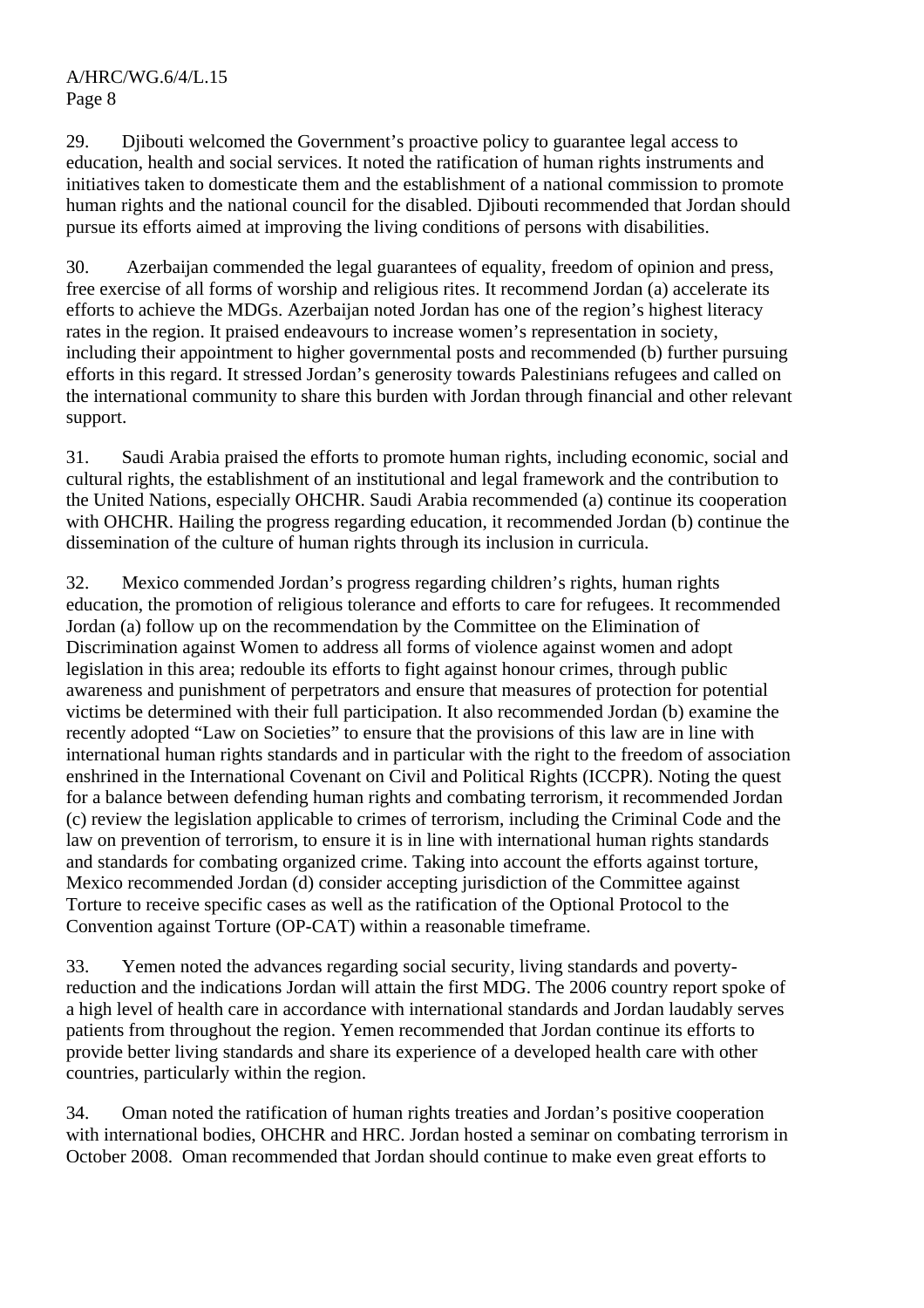promote human rights in accordance with the cultural practices that stand side by side with Jordanian society, and incorporate them into its national legislation.

35. Indonesia noted the free parliamentary elections in 1989, the National Charter, the institutional and human rights infrastructure, the National Plan of Action for children, the National Coalition for Children and the Complaints and Human Rights Office. In view of the frequent allegations of torture against the Directorate and the impunity which its members are allegedly to enjoy, it recommended that both the new body and the NCHR work closely together to monitor the strict application of the rule of law for detainees.

36. Malaysia noted Jordan's success in education and high literacy rates, its promotion of human rights and democratic ideas within Islam and the elimination of negative references to other religions in its school curriculum and textbooks. Malaysia recommended Jordan (a) share its experiences and good practices in this area with other countries. Noting the significant reduction in poverty and the clear indications the country will be able to achieve MDG 1 and national targets by 2015, Malaysia recommended Jordan (b) continue with its efforts in this area so as to ensure that MDG 1 and targets can be achieved as planned.

37. Palestine appreciated Jordan's continued support regarding the Palestinian question and its hosting of Palestinian refugees, who enjoy their rights. Jordan is also a model in the protection of religious and ethnic minorities. Palestine recommended Jordan continue enhancing its role in peacekeeping operations, including providing health services and continuing its support to capacity-building in all conflict regions in the world.

38. The United Kingdom commended the establishment of a moratorium on the death penalty, the openness to NGOs' visits to prisons and the Family Protection Department centres. Noting concerns expressed by the Special Rapporteur on torture regarding the compromising of safeguards to combat torture since security forces are shielded from independent prosecution, it asked about the steps to implement the Committee against Torture's recommendation to abolish exceptional courts. The United Kingdom recommended Jordan (a) consider ratifying OP-CAT, (b) continue to facilitate prison visits, including unannounced ones, by NGOs; (c) implement an independent and transparent complaints mechanism to deal with reports of prisoner ill-treatment; (d) consider transferring oversight for allegations of ill-treatment of all prisoners to an appropriate civilian judicial authority; (e) take further steps to address discrimination against women, minorities and vulnerable groups, including children and disabled people.

39. Germany asked about regulation of the status of asylum-seeking and refugee children and about accession to relevant international instruments. It asked about measures to ensure freedom of association and expression and the independence of NGOs. Germany recommended that the Jordanian Government (a) abolish all protection and impunity for perpetrators of honour killings. Cases should be fully investigated and those responsible should be convicted without exception. It also recommended that Jordan (b) strengthen its efforts to combat torture and that the Government and responsible authorities do fully investigate all cases and reports on torture in a prompt, transparent and independent manner and do bring to justice those responsible, and (c) review its Nationality Law in order to ensure that a Jordanian mother married to a non-Jordanian man has the right to confer her nationality to their children.

40. Pakistan stated that a human-rights-friendly approach has led to active NGO involvement in monitoring, advocacy and promotion of human rights. It noted the standing invitation to Special Procedures and the reforms in the areas of freedom of the press and judiciary. While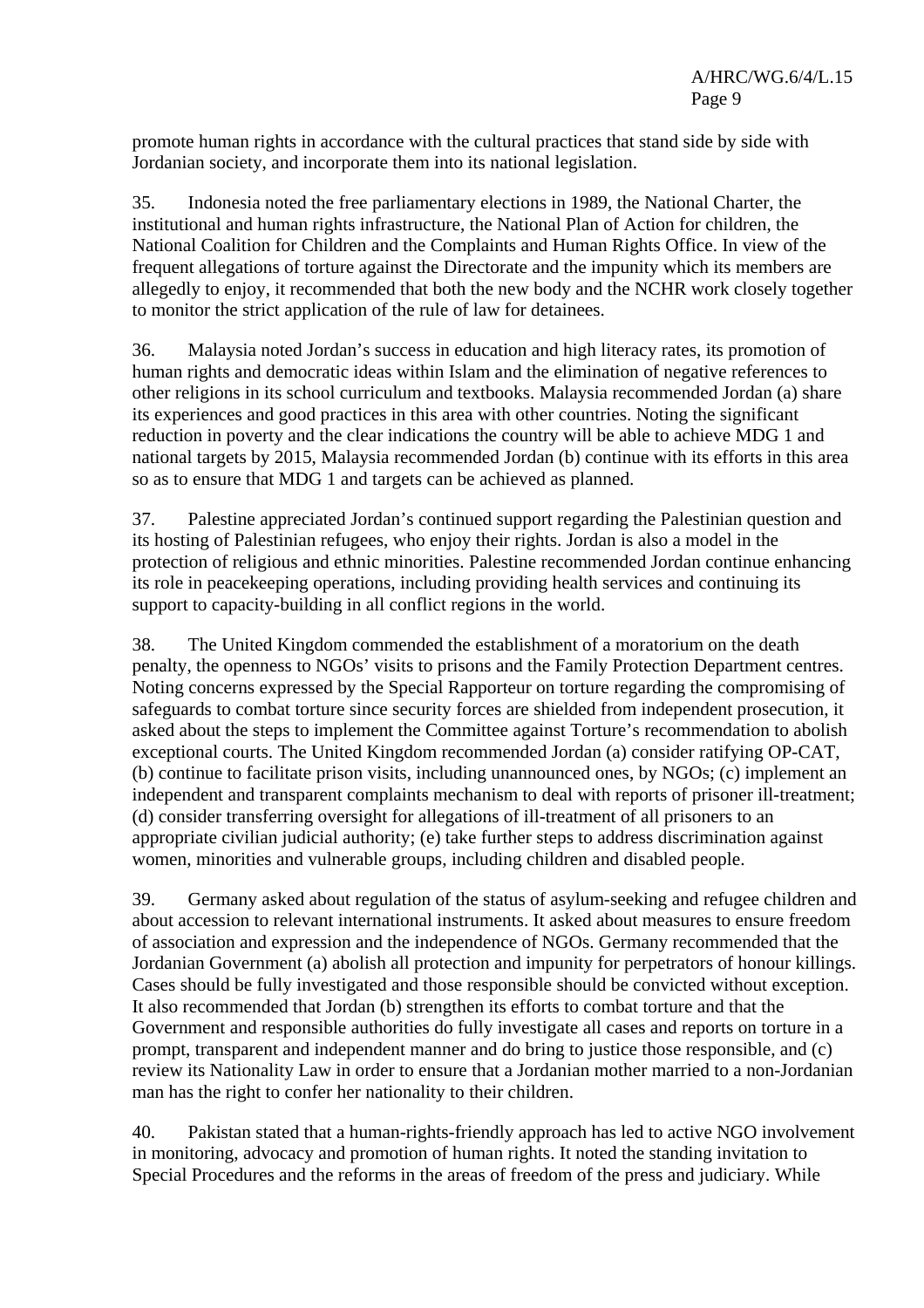commending the progressive steps taken by Jordan, Pakistan recommended that Jordan (a) continue to provide and improve human rights education and training for judicial and law enforcement officials and (b) strengthen the implementation of its National Action Plan for Children.

41. Morocco asked for information on measures to ensure the right to health and equal rights to those affected by illnesses including AIDS and about efforts by the national human rights commission to promote women's rights. It recommended that Jordan (a) continue its efforts to integrate the provisions of the human rights treaties it has ratified into national law; and Jordan (b) to benefit from their successful experiences in the areas contained in the national report which focuses on the challenges and to request the necessary technical assistance from the relevant international organisations.

42. Tunisia noted the ratification of most of the international human rights instruments and Jordan's national legislation. The Constitution authorizes the creation of associations and there is a network of organizations and associations which represent civil society. Jordanian legislation has ensured that associations have the right to use the media and official information means while at the same time preventing political parties from operating along religious, racial or tribal lines. Tunisia requested more information about the preparation and implementation of the national children's programme for 2009-2013.

43. France, noting the de facto moratorium on the death penalty, asked how Jordan envisaged transforming it into a de jure moratorium. France asked about measures to guarantee equality between men and women in family law, including inheritance law. While noting the efforts to combat torture, it recommended Jordan (a) pursue its actions to prevent acts of torture and other cruel, inhuman and degrading treatments in all detention centres, (b) in particular by ratifying OP-CAT and by setting up an independent national mechanism for oversight in places of detention. It recommended Jordan (c) implement all possible efforts to combat ill-treatment against foreign workers and to offer, through the Labour Code, adequate protection to all workers in Jordan. It welcomed the standing invitation to special procedures and recommended Jordan (d) respond as soon as possible to the request for visits by Special Rapporteurs, such as the Special Rapporteur on violence against women.

44. Canada expressed concern regarding ongoing enforcement of restrictions on media reporting, the absence of an independent electoral commission, the Societies Law and reports of honour killings. Canada recommended that Jordan (a) take further steps to promote an open and free press where journalists may report on a full spectrum of political, social and economic issues without fear of retribution; (b) establish an independent electoral commission allowing for open participation of political parties and objective certification of election results; (c) revise the Societies Law to remove the government-approval requirement in the work of NGOs and take steps to ensure that these changes are put into practice in the interest of encouraging broad participation in Jordanian civil society; (d) strengthen legislation protecting women from violence, and amend its criminal law to ensure that honour crimes are treated on a par with other serious violent crimes and are investigated and prosecuted.

45. Lebanon praised Jordan's attention to promoting the status of woman, health, labour and combating violence against women and the efforts regarding gender equality and women's role in politics, as evidenced by the number of woman in parliament, local authorities and the judiciary. Lebanon recommended that Jordan (a) continue to promote the status of women and to empower them and (b) step up its excellent cooperation with civil society and ensure that this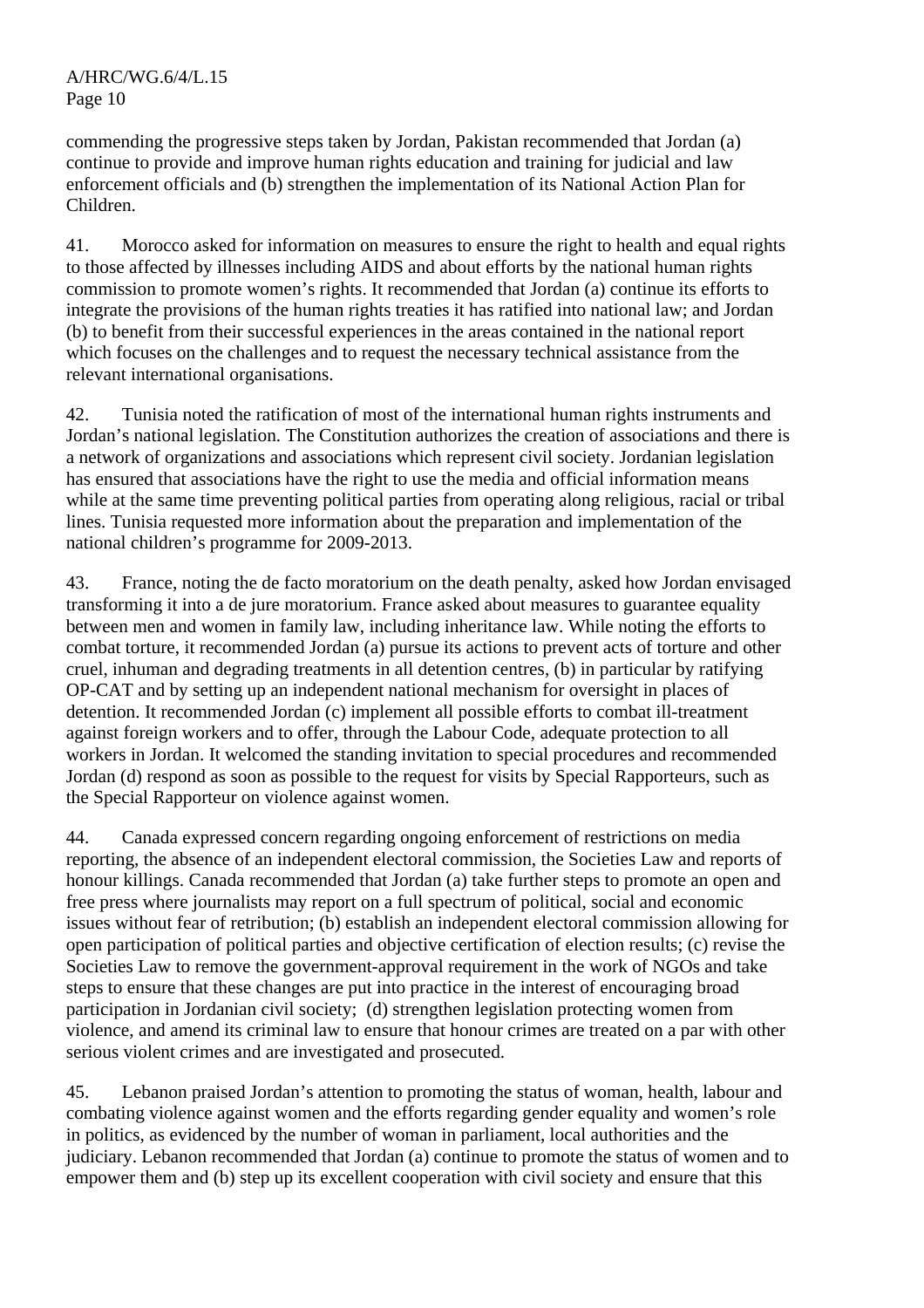helps further to protect human rights. Lebanon asked about steps to protect children's rights to education and prevent forced labour.

46. Philippines noted the strengthened efforts to promote women's equality and empowerment and the positive results achieved. Philippines recommended that Jordan (a) continue these efforts, with emphasis on promoting enhanced economic opportunities for women and equality in the workplace. It also recommended that the Government (b) continue measures to improve the wellbeing and human rights protection of migrant workers, including domestic workers.

47. Nicaragua noted the consolidation of internal democratic processes through structural change and recommended that Jordan continue to strengthen its institutional framework so that its society can continue to enjoy their rights and to fully participate in the democracy that prevails in Jordan today.

48. Chile recommended Jordan (a) harmonize national legislation with standards and requirements contemplated in international human rights instruments ratified by Jordan, (b) lift reservations to CEDAW to ensure greater participation by women in public life, nondiscrimination and effective protection against violence against women; (c) lift reservations to the Convention on the Rights of the Child (CRC); (d) establish a moratorium on the death penalty as a way of achieving its full abolition; (e) amend practices and deficiencies in national legislation and accede to OP-CAT to prevent and punish cases of violations in this regard; and (f) accede to Optional Protocols 1 and 2 to ICCPR.

49. The Netherlands commended Jordan's efforts regarding the protection of human rights. In relation to the concerns expressed by the HRC about practical limitations to the right to freedom of religion, including freedom to change religion, it recommended that Jordan should (a) pursue the protection of those who convert to another religion according to international human rights standards. With regard to the so-called honour crimes that still occur and the reduction of penalties for the perpetrators, it recommended Jordan should (b) continue its efforts to strengthen the position of women and in particular ensure that perpetrators of honour crimes do not benefit from a reduction of penalty, take into consideration the recommendations of the Committee on the Elimination of Discrimination against Women and furthermore also strive to provide victims of honour crimes with the necessary protective shelters. The Special Rapporteur on torture's follow-up report raised concerns with regard to the continuing use of torture and impunity and the Netherlands therefore recommended that (c) further action is taken to prevent impunity for torture and ill-treatment and follow-up is given to the recommendations of the United Nations Special Rapporteur on torture.

50. Brazil noted the "A"-status Centre for Human Rights, the National Coalition for Children and the Plan of Action for Children, the reduction of poverty, and the success in ensuring universal basic education. Brazil recommended that Jordan (a) consider, within the context of paragraph 1 (a) of HRC resolution 9/12, reviewing the nature of its reservations to CEDAW and CRC; (b) establishing a moratorium on executions, with a view to abolishing the death penalty, (c) continue its efforts aimed at eradicating poverty; (d) continue its measures to address all forms of violence against women and girls.

51. The United Arab Emirates noted Jordan's increasing intention to the promotion of children's rights at legislative and institutional levels, the accession to CRC and its optional protocols, the establishment of institutions and a national plan of action, the programmes for the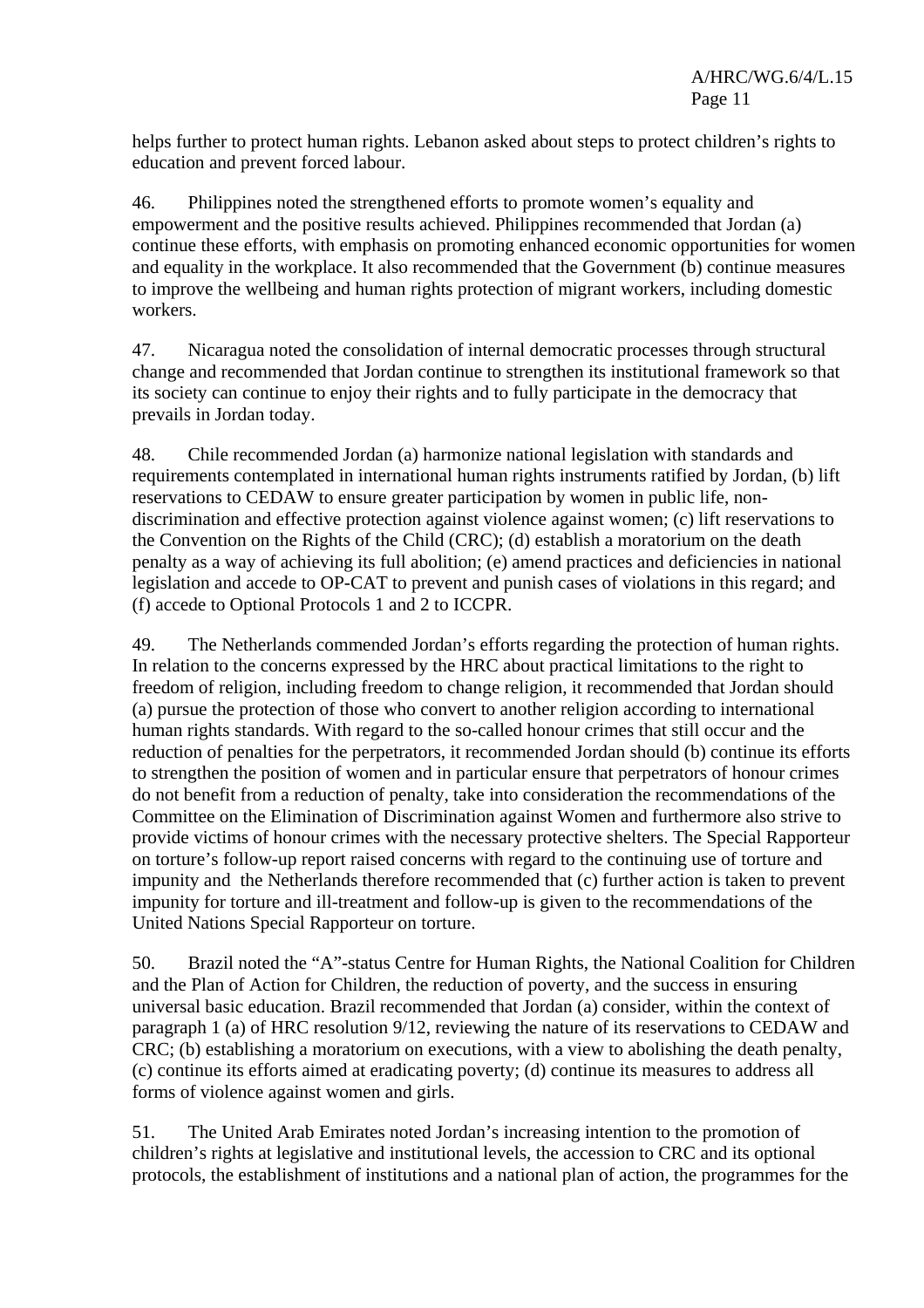care and protection of children in the public and private sectors and the awareness-raising campaigns. It recommended Jordan (a) pursue its efforts aimed at the promotion of the rights of the child in addition to the implementation of the national plan for children; (b) consider the inclusion of human rights in school curricula.

52. Concerning torture, Jordan acknowledges that there are gaps in this field, but the reports that are circulating are exaggerated and do not reflect the facts on the ground. No country can pretend to eliminate this phenomenon completely, but in Jordan there is a political will to deal comprehensively with the issue of torture and to tackle individual cases and impunity in a serious manner. There is political supervision and a follow-up of all cases: anybody responsible for illtreatment or torture is prosecuted. The statement of the Special Rapporteur on torture, Mr. Nowak, that "torture is widespread" is not true, and subsequently he withdrew the statement he had made earlier in this connection.

53. Jordan has embarked on a wide-ranging programme to combat torture, including training courses, workshops and seminars. Courses, workshops and seminars for law enforcement personnel are held every month under the supervision of the National Centre for Human Rights. About 400 officers have graduated from these courses in the past year alone.

54. Many agreements have been signed with local and international agencies, including with Austria and the European Union, in order to develop rehabilitation centres, including for victims of torture.

55. Al Jafer prison has been closed and many other measures have been taken in accordance with international principles on the way of dealing with prisoners. There are frequent visits by Human Rights Watch and by various human rights agencies to detention and rehabilitation facilities.

56. Many issues were raised regarding women. Concerning honour crimes, Jordan stated that the law has been amended and there is no such thing as "honour crimes" in Jordanian law. Criminal acts committed in the heat of passion are also declining owing to a collective effort, especially by parliamentarians and members of the Royal Family, to raise awareness. The amendment of the law and the increase in punishment testify to the huge progress achieved.

57. Jordanian society is based on the teaching of Islam, which organises civil matters in accordance with the Sharia norms which regulate marriage and inheritance. The provisions of the Sharia are suitable to protect the rights of women and to promote their status. These norms are accepted by the people themselves and adhered to voluntarily

58. Although Jordanian law does not confer the Jordanian nationality on children of a Jordanian mother married to a non-Jordanian, it nonetheless ensures that the husband and the children acquire a residence permit. It should be noted that approximately 50 per cent of the population in Jordan is from a country under occupation. No country agrees to undermine its own national identity. Jordan also protects Palestinian rights this way

59. As for the protection of the family, the Civil Code has been amended and Jordanian women can now enjoy equal rights. The Government has withdrawn its reservation to article 15 (4) of CEDAW. The law on domestic violence has been enacted and there are many policies and programmes supported by, for example, the European Union and international organizations. The Constitution guarantees women's rights and promotes their participation in the political life. Jordanian women have achieved great progress and this has been a very positive development.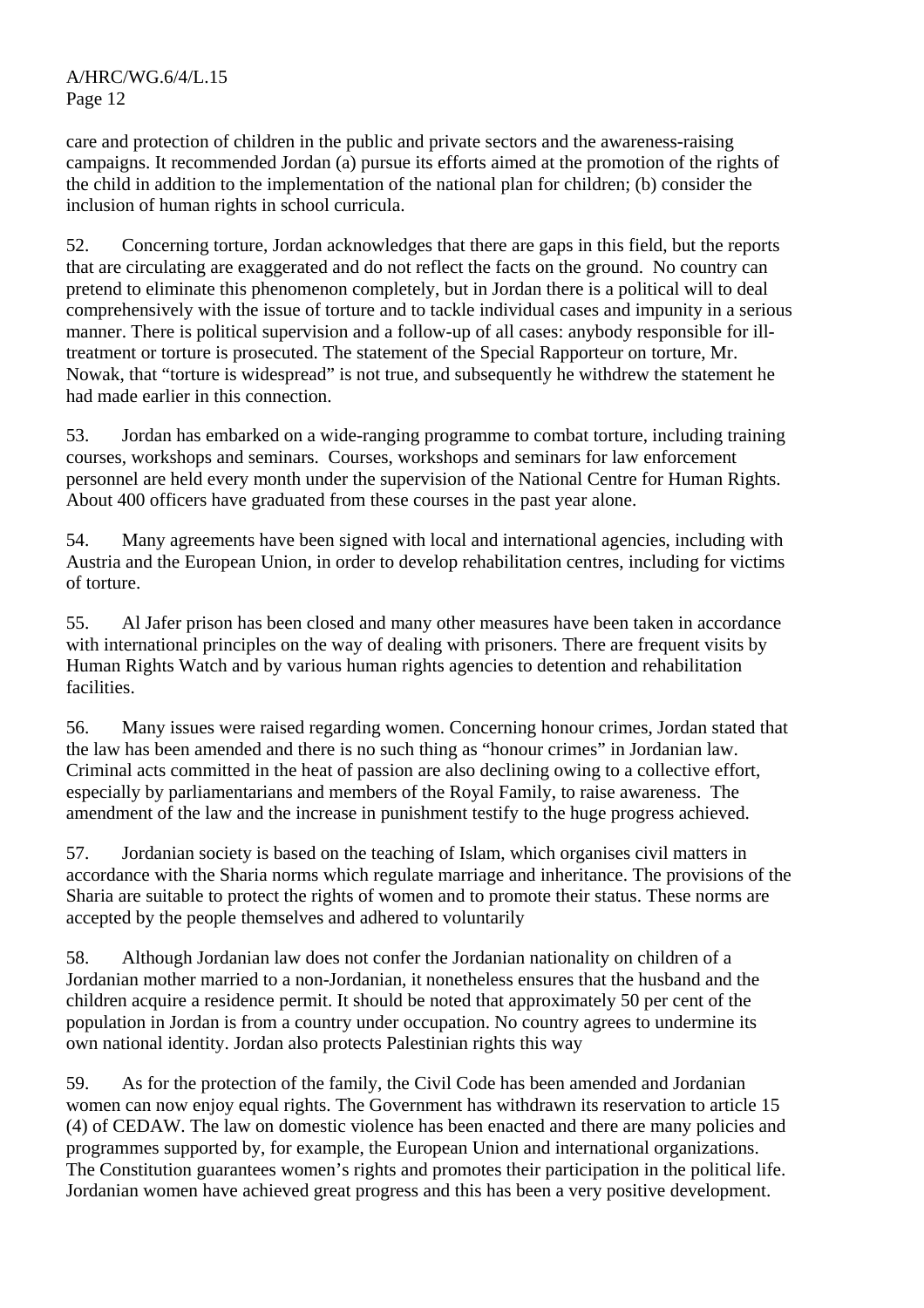60. Special courts have been established to help the judiciary to examine cases requiring specific expertise. Their rules and sentences can be submitted to the court of cassation. Allegations that these courts do not observe due process and do not follow criminal procedures are unfounded.

61. As regards freedom of the press, there is no law that stipulates imprisonment of journalists for expressing their views: journalists are free and masters of their own actions. Some States had referred to an incident involving a journalist that occurred during a peaceful demonstration to protest the onslaught on Gaza. It was a single and isolated incident and happened because the person involved failed to distinguish himself from stone-throwers at a sensitive location near the premises of a certain embassy

62. Jordan adheres to the CRC. There are juvenile courts and special consultants who help judges to hand down decisions in the best interest of the child. The law on juvenile justice has been enacted and juveniles are not detained in rehabilitation centres for adults. Homeless children are defined as children with special needs.

63. Norway said that, despite positive developments regarding women's rights, including the increased resources to assist abused women and measures to increase employment opportunities, concerns remain regarding their situation. There are reports of discrimination within the legal system and widespread forms of violence. Norway recommended Jordan (a) withdraw its reservations to CEDAW, (b) modify or repeal discriminatory legislation, including discriminatory provisions in its Personal Status Act, Criminal Code and Nationality Act; (c) enact legislation on violence against women in order that violence against women constitutes a criminal offence, that women and girls who are victims of violence have access to immediate means of redress and protection and that perpetrators are prosecuted and punished; and (d) increase the number of home shelters in order to replace protective custody for women at risk of violence.

64. Nigeria noted ratification of human rights instruments, the engagement in policy and institutional reform, the National Project on the Employment of Women, the provision of basic education to all children and the National AIDS Programme. Nigeria would like to see improvement in Jordan's legislative and judicial sectors, especially in the areas of gender mainstreaming, sexual harassment and economic exploitation of children. It called on the international community to support Jordan's efforts to improve its economic, social and cultural rights.

65. China noted Jordan's constitutional framework for human rights, accession to international conventions, national human rights centres; progress in poverty-reduction, the health system and children's access to basic education, and improved level of human rights education. China encouraged Jordan to ensure detailed implementation of the national strategic plan for the protection of rights of people with disabilities and children and, through various forms of human rights education and training, enhance people's awareness of human rights for their better enjoyment of them.

66. Japan noted the ratification of human rights instruments, the holding of democratic elections, the promotion of women's rights and social advancement, and the accommodation of Palestinian and Iraqi refugees. Japan recommended (a) considering establishing a legal framework for the protection of refugees and applicants for asylum, as well as becoming a State party to the related instruments; (b) considering amendment of the Jordanian Nationality Act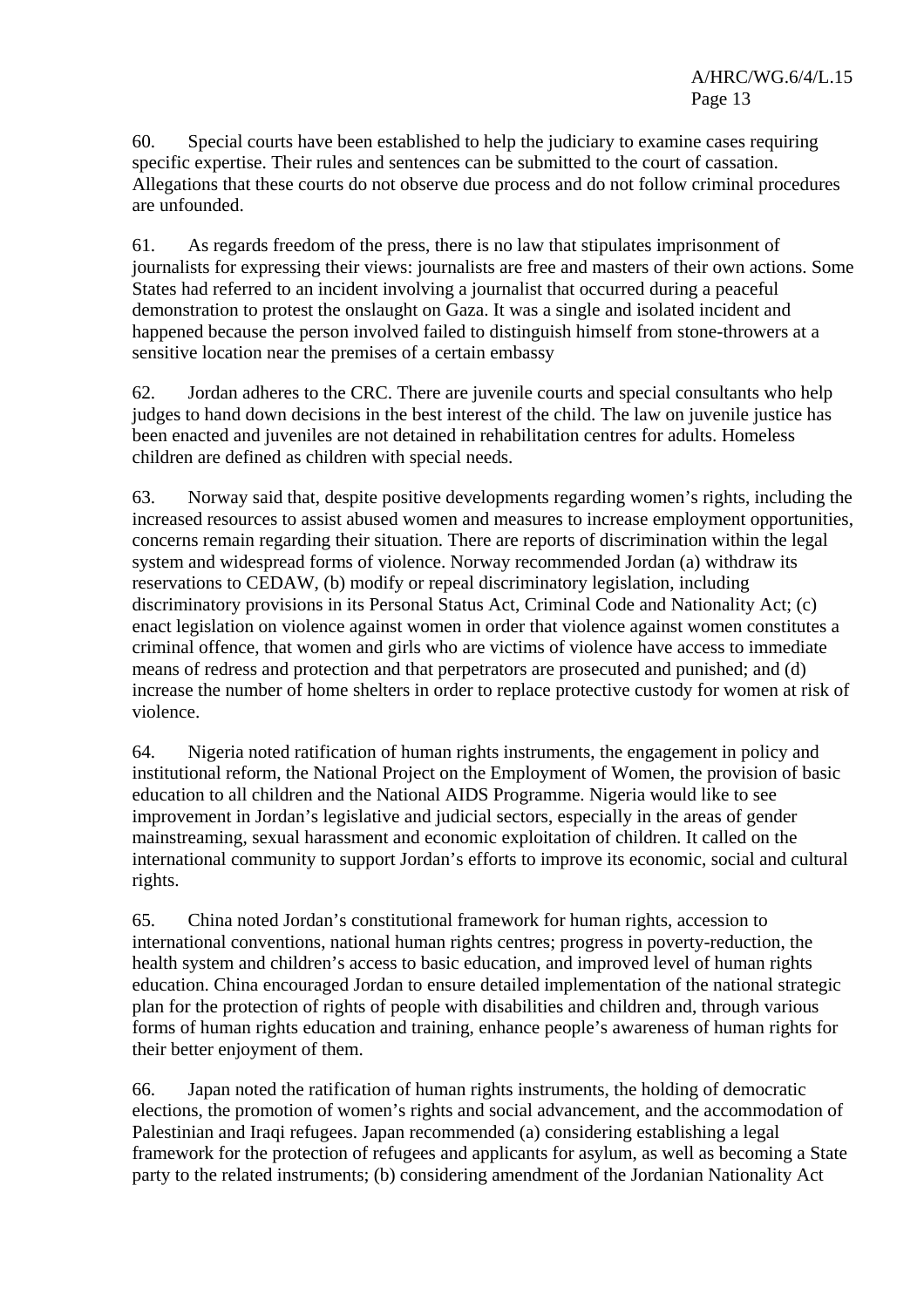with respect to the right of children to a nationality, as the law currently does not allow a Jordanian mother married to a non-Jordanian man to confer her nationality to her children. Japan expressed concern regarding reports of forced confessions and violence perpetrated by detention officers, the lack of neutrality when bringing them to justice and offences tried within a special court for security services.

67. Sweden noted reports of torture by police and prison authorities. While recognizing the ratification of CAT, the visit of the Special Rapporteur and legislative attempts, it recommended the Government (a) continue and strengthen its efforts with a view to completely stem this practice and ensure that detainees have access to effective legal remedy and (b) take steps to enable accession to OP-CAT. Sweden noted the recommendations of the Committee on the Elimination of Discrimination against Women regarding discrimination against women and expressed concern regarding honour killings, discriminatory family and inheritance legislation and the situation of foreign women employed as domestic workers. While noting efforts and the new legislation initiated to promote the status of women, Sweden recommended the Government (c) continue looking into this question with a view to ensuring that violence and all sorts of discrimination against women are effectively eliminated in line with international standards.

68. Bhutan commended Jordan's commitment to improving the lives of the most vulnerable through advocacy, support and cooperation at the highest levels of the State. It commended the promotion of economic, social and cultural rights and the achievements in the area of povertyreduction, Jordan being on track to achieve MDG 1. Noting reports of regional and gender disparities and the potential risk of segments of the near-poor falling below the poverty line, it recommended that the Jordanian Government (a) continue to implement and strengthen its Poverty Alleviation Strategy and other programmes for poverty-reduction, in order to build upon progress achieved thus far, and to bridge any existing regional and gender disparities. While noting the well-developed health care system and the universal access to basic education, Bhutan recommended Jordan (b) consider stepping up these positive efforts through greater investment in the health sector to strengthen existing services and (c) consolidate and continue taking measures to reinforce enrolment and retention rates in secondary education.

69. Turkey recommended Jordan (a) consider withdrawing its reservations to a number of articles of CEDAW, and also consider ratifying its Optional Protocol. Sharing the recommendations of the Committee on the Rights of the Child, Turkey also recommended that Jordan (b) continue to address the problems faced by the girl child and the suggestions by the Committee that local, religious and other leaders should take a more active role in supporting the efforts to prevent and eliminate discrimination against the girl child. It welcomed the reform process to combat torture and ill-treatment, including the amendment of the Criminal Code and the prosecution and punishment of a number of officials, and recommended that Jordan (c) continue its efforts in this field. It requested information about the new Assembly Law.

70. Italy expressed concern regarding honour killings and recommended Jordan (a) consider amending articles 98 and 340 of its Criminal Code in order to abolish all kinds of legal protection for perpetrators of honour killings. It noted the adoption of the Societies Law and recommended Jordan (b) consider amending recent legislation concerning NGOs in order to reduce restrictions on their activities and allow them adequate freedom of action. It expressed concern about conditions of detention and alleged torture by the General Intelligence Department and said allegations in their regard should be investigated.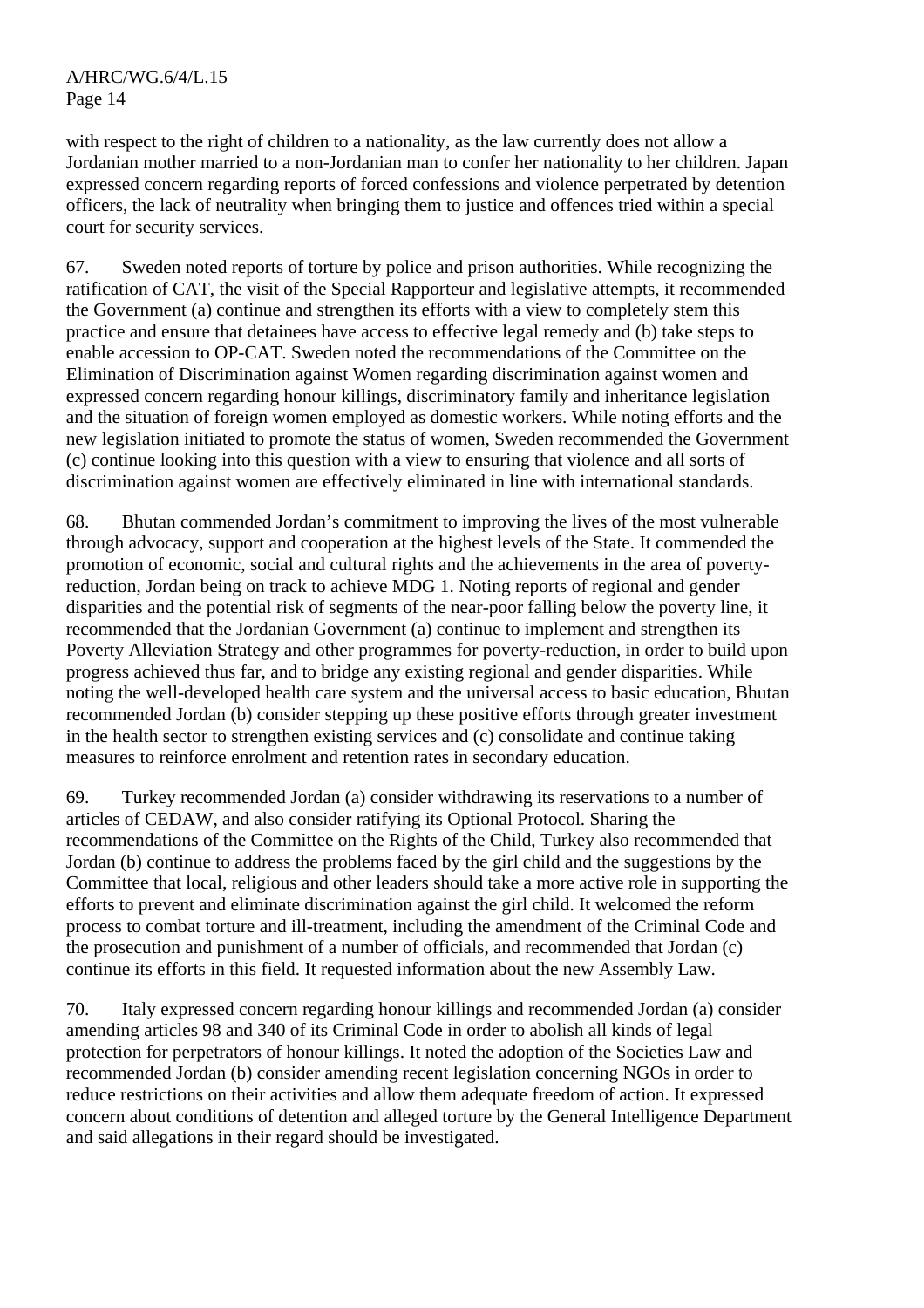71. The Russian Federation noted the importance given to human rights cooperation and Jordan's openness to dialogue. Noting the "A"-status of the Centre for Human Rights, it asked for information about the Centre's operation, the challenges the Centre faces in carrying out activities, its sources of funding and the extension of its mandate to monitoring all State institutions, including the police and the armed forces.

72. Cuba commended Jordan for maintaining its identity between the Arab culture and Muslim religion. It noted the constitutional and legal framework for human rights and the equality among citizens regarding rights and obligations. It noted the reduction in poverty and indications that Jordan will achieve MDG 1. Cuba asked about measures to attend to the needs of migrant workers. Cuba recommended Jordan (a) continue its efforts to achieve MDG 1 by 2015 so that its population can fully enjoy the rights inherent to a decent and respectable life and (b) continue the enlargement and consolidation of the quality of the national health system, if possible, by earmarking more financial resources in the total national budget and through the training of specialised personnel.

73. Bangladesh commended the progress in socio-economic development and the near universal access to education. It recommended Jordan (a) further strengthen human rights education and training for the judiciary and law enforcement agencies with the assistance of OHCHR and other relevant international organizations; (b) continue to work to enhance access to water through efficient water-resources management with the support and assistance of the international community.

74. Argentina noted the reduction of the list of crimes punishable by the death penalty as a step toward its abolishment. It recommended Jordan consider the possibility of signing and ratifying the International Convention for the Protection of All Persons from Enforced Disappearance (CED) and accept the competence of the Committee on Enforced Disappearances.

75. Lithuania stated that notwithstanding improvements in the situation of women, further steps were needed regarding honour killings and domestic violence. Lithuania recommended (a) establishing a shelter system for victims of domestic violence and undertaking public-awareness campaigns against domestic violence; (b) ratifying the Optional Protocol to CEDAW (OP-CEDAW) and facilitating the visit of the Special Rapporteur on violence against women, its causes and consequences.

76. Romania commended the progress regarding economic, social and cultural rights and the fight against illiteracy. It noted efforts made to promote tolerance and welcomed the new curriculum for religious education. Noting positive aspects in the legal framework for gender equality, it asked what other steps had been taken to strengthen promotion of women's rights.

77. Slovenia, while commending Jordan's efforts regarding children's rights, noted reports of violence, exploitation, trafficking and violation of the rights of migrant, refugee and asylumseeking children, children with disabilities and juvenile offenders. Slovenia noted the concern of the Committee on the Rights of the Child regarding physical punishment at home and the disciplinary action permitted under the Criminal Code. Further to recommendations by the Human Rights Committee and the Committee on the Rights of the Child, it recommended Jordan (a) consider changing legislation to prohibit all forms of corporal punishment also at home and effectively enforce a ban on corporal punishment in all settings. It expressed concern about limitations to women's progress and participation and asked if Jordan is considering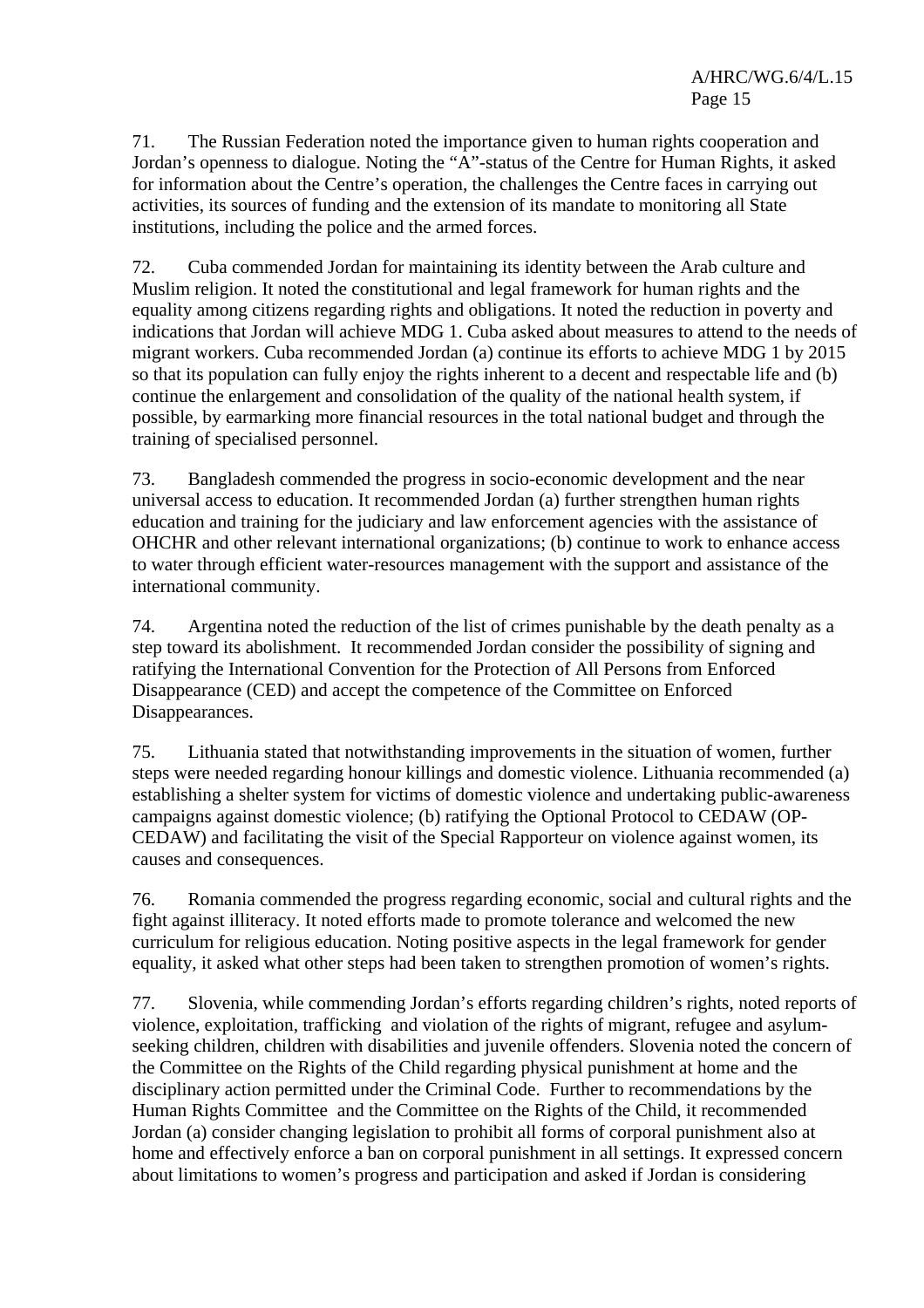enacting a comprehensive gender-equality law. Further to recommendations by the Committee on the Elimination of Discrimination against Women, it recommended Jordan (b) address all forms of violence against women and girls and enact legislation in this field. It also recommended (c) amending the Criminal Code to ensure that perpetrators of honour crimes do not benefit from reduction of penalty and that these crimes are treated like other violent crimes in regard to investigation and prosecution.

78. The Libyan Arab Jamahiriya stated that the Constitution guarantees the principle of equality, individual freedom, freedom of expression, movement and residence, religion and family rights. It noted the strategies for health care, rehabilitation and redress and social and religious guidance as priorities under the Constitution. It noted the importance of health and health care in Jordan, as the Health Ministry is the second largest. It wished further prosperity and success to Jordan in its efforts to ensure attainment of the MDGs.

79. Ireland, noting the amendment to the Criminal Code and the de facto moratorium on application of the death penalty, recommended that Jordan (a) take further concrete steps to move quickly towards the abolition of the death penalty. Ireland noted evidence that, despite the prison reform programme, torture and ill-treatment still occur and asked about plans to eradicate them. It recommended that Jordan (b) prioritize such actions and that allegations of torture and ill-treatment of convicted prisoners and detainees be investigated in a timely, transparent and independent fashion. Noting concerns about administrative detention, it recommended that the Jordanian Government (c) actively seek to address these concerns and to review the use of administrative detention and ensure that current detainees have access to legal representation and to the courts.

80. The Syrian Arab Republic said Jordan is an Arab country which has attained excellent levels of sustainable development despite its lack of resources and economic burden and while hosting Iraqi refugees. The constitutional framework guarantees fundamental freedoms and there are numerous laws and institutions concerning health, housing, free basic education, empowerment of woman and childcare. Noting that more than 45 women serve in the judiciary, it asked to hear about courses to upgrade women's negotiating skills and the application of the relevant laws.

81. The Republic of Korea while appreciating the ratification of most human rights instruments, expressed concerned about the domestication of international obligations. It asked about the government's plans to prevent honour killings, noting with concern their frequency and the references by treaty bodies and NGOs to leniency towards perpetrators in the Criminal Code and judicial practice. It drew attention to treaty bodies' recommendation that Jordan should give consideration to transferring the criminal jurisdiction both of the State Security Court and the Police Court to ordinary courts.

82. While appreciating the measures to address torture and impunity the Czech Republic recommended Jordan (a) increase its efforts to eliminate cases of torture, especially by security services, to ensure their prevention and the punishment of persons responsible for any such acts. It recommended (b) a comprehensive review of conditions in prisons and underlined the importance of an independent, impartial complaint mechanism for the victims of torture. To support the more effective implementation of provisions of CAT, it recommended Jordan (c) submit its pending reports to the Commiittee against Torture, (d) accede to OP-CAT and establish its national preventive mechanism accordingly. Regarding the possibility that, when under threat of violence or honour killing, women may be put in "protective custody", it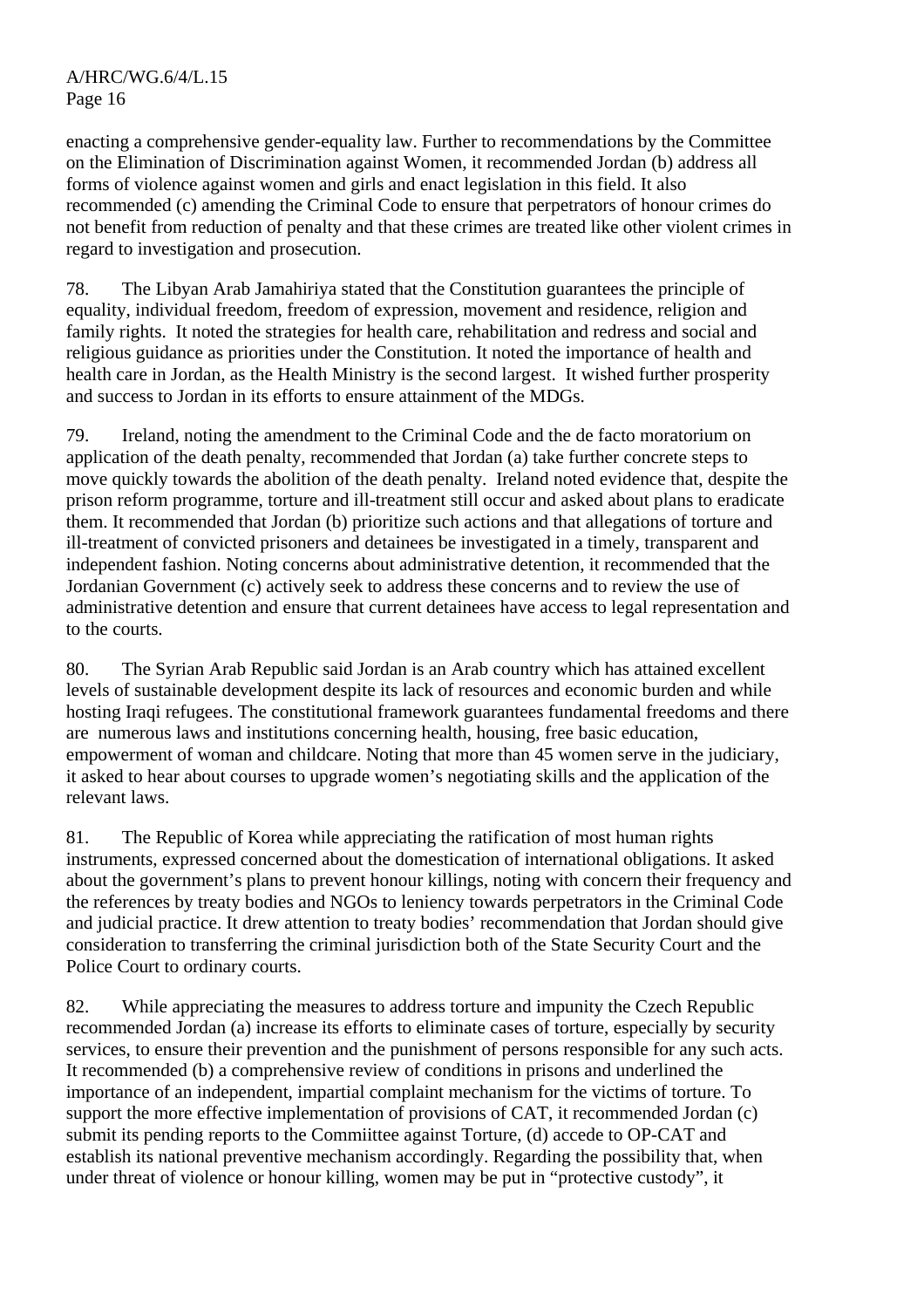recommended Jordan (e) review this practice and increase the capacity of existing or establish other efficient protective mechanisms for women at risk of violence that do not victimize them and ensure strict punishment of perpetrators of any such violence. The Czech Republic asked about the procedure for domesticating international obligations, including those regarding freedom of opinion and expression and protection of free media. It recommended that Jordan (f) accede to the 1951 Refugee Convention and its 1967 Protocol and adopt measures to ensure recognition of refugees and regularization of their stay, including access to basic needs and protection against exploitation.

83. Bosnia and Herzegovina hoped Jordan would make additional efforts to increase cooperation with treaty bodies and other mechanisms. It asked about steps to enact a comprehensive gender equality law, as recommended by the Committee on the Elimination of Discrimination against Women, and about steps to enact legislation on violence against women and girls. It also asked about success in protecting and providing assistance to children and young people victims of sexual exploitation or trafficking and whether Jordan intended to abolish the death penalty and ratify the Optional Protocol to the International Covenant on Civil and Political Rights, aiming at the abolition of the death penalty (OP-ICCPR).

84. Albania noted the progress in the area of education and commended the steps to increase the rate of employment of women, especially the strategies to support female employment in remote areas. Albania recommended continuing to improve the legislation aimed at prohibiting all forms of torture and in particular to strengthen measures to protect the rights of detainees.

85. Afghanistan appreciated efforts to ensure transparency and accountability by welcoming local and international human rights groups to investigate allegations of human rights abuses and publish their findings. It noted active supporters of human rights from civil society and that the Government works to ensure equity and justice and to monitor the protection of rights. Afghanistan recommended Jordan (a) further implement the national strategy for persons with disabilities; (b) strengthen the implementation of the National Plan of Action for Children 2004- 2013; (c) increase awareness, including through public campaigns, of human rights and fundamental freedoms; (c) to continue to provide, improve and enhance human rights education and training programmes, including the holding of workshops and seminars for the judiciary, law enforcement personnel and lawyers; (d) maintain support for the National Council and Institutions charged with the promotion and protection of human rights.

86. The Jordanian delegation said Jordan is party to 7 of 8 ILO fundamental Conventions and has also ratified 24 international agreements. Labour laws are guaranteed regardless of workers' gender, origins or nationalities. Jordan has been taking certain steps to protect the right of migrant workers, including agricultural and domestic workers, and to ensure that they are treated in line with international standards. All workers can currently enjoy the benefit of social security in Jordan. Moreover, Jordan is committed to putting in place the ILO decent work programmes, which protect rights of migrant workers. Jordan has also signed with several States sending migrant workers a Memorandum of Understanding on wider protection for such workers.

87. The Government provides for emergency assistance through social services and a specific body, the National Assistance Fund, to the families of persons are in protective custody, whose relatives are considered as vulnerable people,. The Ministry for Social Development assist and cares for the children of persons in protective custody. An NGO is responsible for assisting female detainees. A family planning council provides further assistance to detainees, their children and families.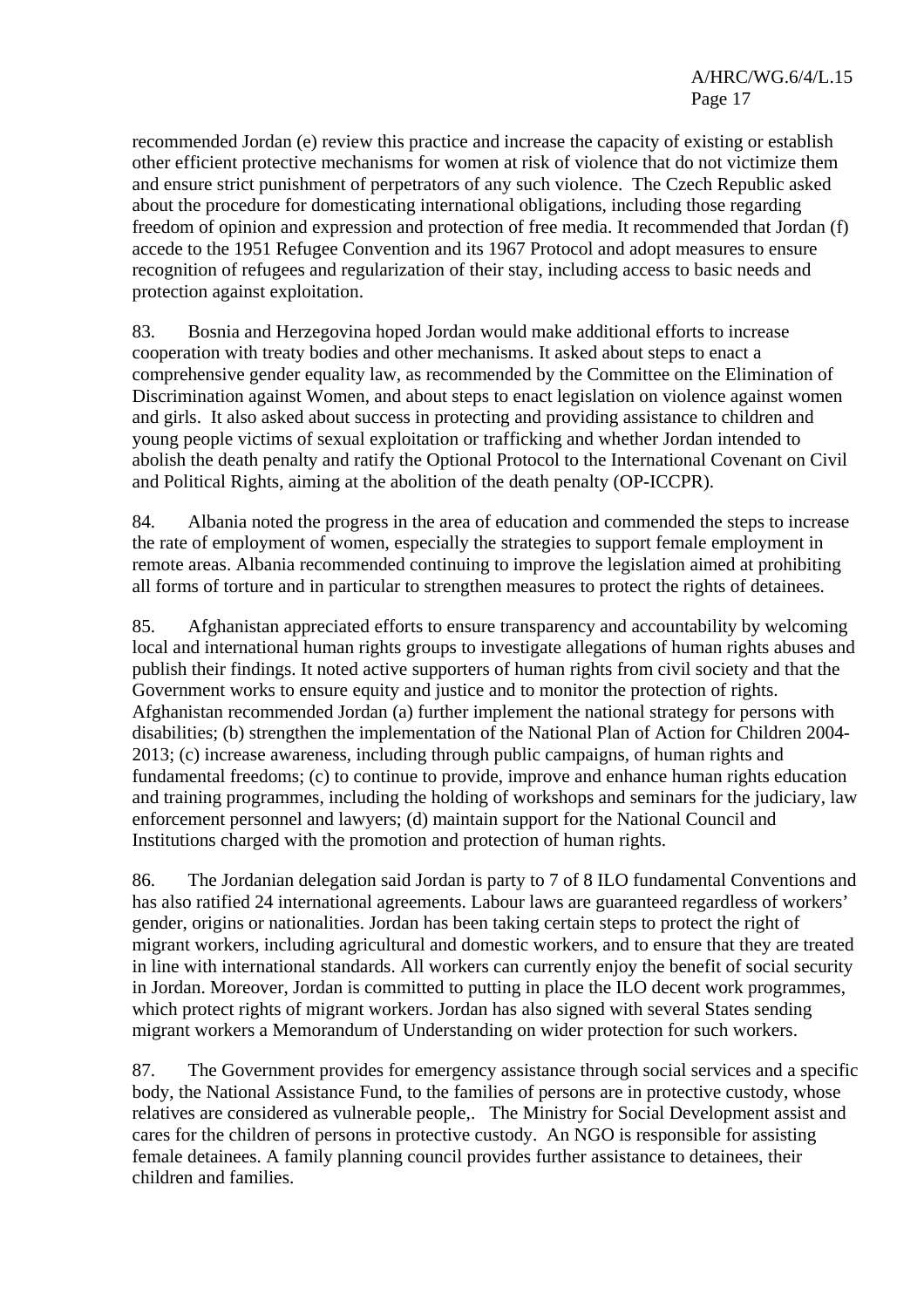88. Jordan referred to other institutions for the protection of citizens' rights: the Special Office for Complaints, Records and Compensation, the president of which has the rank of Minister, accepts and records all complaints of individuals. There is also an ombudsperson, who acts as a mediator. The Ministry for Social Development and the Ministry for Political Development act in the field of democracy and public participation. There are also standing human rights commissions in several ministries. There are other law-based activities such as training programmes for judges, law enforcement officials and security forces.

89. Rights to social protection, education and health are guaranteed. Jordan is one of the very few countries that guarantee access to education and health for children and women. The access is totally cost-free for children under 6 years. Efforts will be made to extend this to all levels of the population.

90. Regarding delay in submitting reports to treaty bodies, the actual drafting of reports requires an enormous amount of time. The draft report to the Committee against Torture has been submitted to the Ministry for Foreign Affairs and the head of delegation is committed to finalizing it as soon as possible. Delay in sending reports does not mean that work on protection of human rights is not continuously progressing.

91. Jordan considered the UPR dialogue had been extremely objective. It had carefully noted all comments have been and recommendations would be considered in line with its interest its furthering human rights, its international commitments and written law.

# **II. CONCLUSIONS AND/OR RECOMMENDATIONS**

92. The recommendations formulated in the course of the inter-active dialogue have been examined by Jordan and the recommendations listed below enjoy the support of Jordan.

- 1. Within the context of paragraph 1 (a) of resolution 9/12 of the HRC, review the nature of reservations to CEDAW and the CRC (Brazil);
- 2. Support the more effective implementation of provisions of CAT and submit its pending reports to CAT (Czech Republic);
- 3. Continue to make even greater efforts to promote human rights in accordance with the cultural practices that stand side by side the Jordanian society and continue efforts to incorporate them into their national legislation (Oman); Continue its efforts to integrate the provisions of the human rights treaties it has ratified into the national law (Morocco) pursue its policy aiming at enshrining human rights principles into national legislation in accordance to international standards as well as to continue its constructive its cooperation with international human rights mechanisms (Algeria);
- 4. Harmonise national legislation with standards and requirements contemplated in international human rights instruments ratified by Jordan (Chile);
- 5. Improve the legislative and judicial sectors of Jordan particularly in the areas of gender mainstreaming, sexual harassment and economic exploitation of children (Nigeria);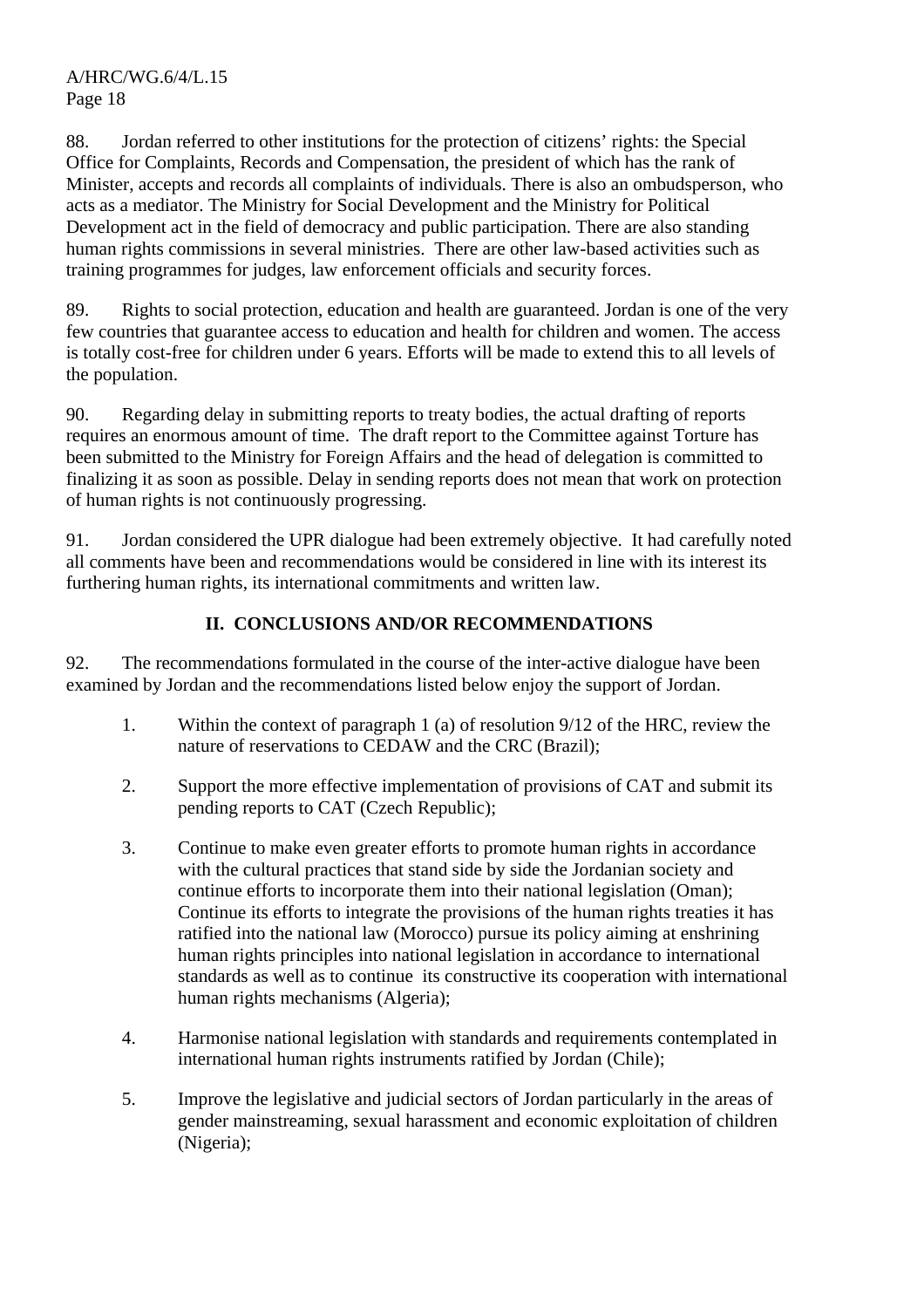- 6. Continue to strengthen its institutional framework so that its society can continue to enjoy their rights and to fully participate in the democracy that prevails in Jordan today (Nicaragua);
- 7. Maintain support for National Council and Institutions charged with the promotion and protection of human rights (Afghanistan);
- 8. Step up its excellent cooperation with civil society and to ensure that this helps further to protect human rights (Lebanon);
- 9. Continue its implementation of national policies aimed at the protection and promotion of human rights (Egypt); strengthen the implementation of the Jordanian National Plan of Action for Children 2004-2013 (Afghanistan, Pakistan); pursue its efforts aimed at the promotion of the rights of the child, in addition to the implementation of the national plan for childhood (The United Arab Emirates);
- 10. Increase awareness, including through public campaigns of human rights and fundamental freedoms (Afghanistan);
- 11. Continue the dissemination of the culture of human rights through its inclusion in curricula (Saudi Arabia); Share its experiences and good practices in promoting human rights and democratic ideas within Islam and eliminating negative references to adherents of other religions in its school curriculum and textbooks (Malaysia);
- 12. Continue to provide and improve human rights education and training for judicial and law enforcement officials (Pakistan), continue to provide, improve and enhance human rights education and training programmes, including the holding of workshops and seminars for the judiciary, law enforcement personnel and lawyers (Afghanistan) Further strengthen human rights education and training for the judiciary and law enforcing agencies with the assistance from OHCHR and other relevant international organisations (Bangladesh);
- 13. Further implement the national strategy for persons with disabilities (Afghanistan)
- 14. Submit periodic reports, which have suffered some delays, to treaty bodies, and seek technical assistance from the OHCHR in this regard if deemed necessary (Algeria); continue to cooperate with OHCHR (Saudi Arabia) and human rights mechanisms and the Human Rights Council (Kuwait);
- 15. Continue to move towards the promotion of women's rights and further strengthen equality between women and men as well as efforts undertaken aimed at putting an end to certain customary social practices which sometimes stand in the way of the effective implementation of human rights, such as honor crime and crimes of revenge (Algeria); continue to promote the status of woman and to empower them (Lebanon);
- 16. Take further steps to address discrimination against women, minorities and vulnerable groups, including children and disabled people (United Kingdom);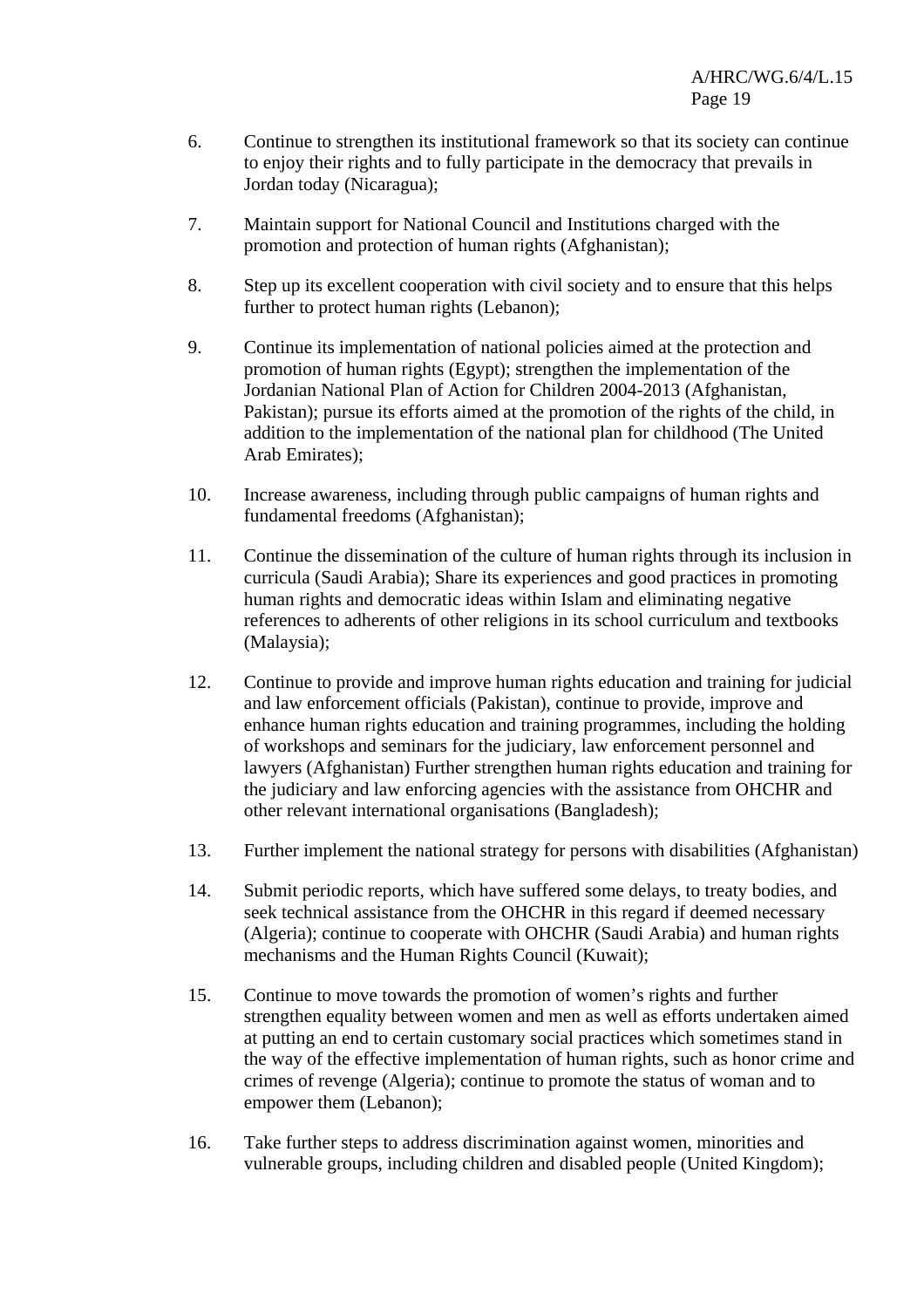- 17. Continue to address the problems faced by the girl child and the suggestions by the CRC that local, religious and other leaders should take a more active role in supporting the efforts to prevent and eliminate discrimination against the girl child (Turkey);
- 18. Continue and strengthen efforts (Sweden, Czech Republic, Germany) to eliminate (Czech Republic, Germany) and completely stem (Sweden) acts of torture (Sweden, Czech Republic, Germany), specially by security services (Czech Republic) and ensure that detainees have access to effective legal remedy (Sweden); prioritize actions to reduce and eradicate torture and ill-treatment and that allegations of torture and ill-treatment of convicted prisoners and detainees be investigated in a timely, transparent and independent fashion (Ireland); pursue its actions in preventing acts of torture (Czech Republic, France) and other cruel, inhuman and degrading treatments in all detention centres,(France) ensure the punishment of persons responsible for acts of torture (Czech Republic); take further action to prevent impunity of torture and ill treatment and give follow up to the recommendations of the United Nations Special Rapporteur on Torture (The Netherlands); implement an independent and transparent complaints mechanism to deal with reports of prisoner ill-treatment. (United Kingdom); and that the Government and responsible authorities fully investigate all cases and reports on torture in a prompt, transparent and independent manner and do bring to justice those responsible (Germany). Undertake a comprehensive review of conditions in prisons and underline the importance of an independent, impartial complaint mechanism for the victims of torture (Czech Republic).
- 19. Continue to improve the legislation aimed at prohibiting all forms of torture and in particular, to strengthen measures to protect the rights of detainees (Albania)
- 20. The Complaints and Human Rights Office of the Public Security Directorate and the National Centre for Human Rights work closely together to monitor the strict application of the rule of law for detainees (Indonesia);
- 21. Continue looking into the promotion of the status of women with a view to ensure that violence and all sorts of discrimination against women are effectively eliminated and in line with international standards (Sweden); continue its efforts to address all forms of violence against women and girls (Brazil); enact legislation in order that violence against women constitutes a criminal offence, that women and girls who are victims of violence have access to immediate means of redress and protection, and that perpetrators are prosecuted and punished (Norway); increase the number of home shelters in order to replace "protective custody" for women at risk of violence (Norway); establish a shelter system for victims of domestic violence and undertaking public awareness campaigns against domestic violence (Lithuania);
- 22. Review the practice of "protective custody", and increase the capacity of existing mechanisms, or establish other efficient protective mechanisms for women at risk of violence that do not victimize them, and ensure strict punishment of perpetrators of any such violence (Czech Republic);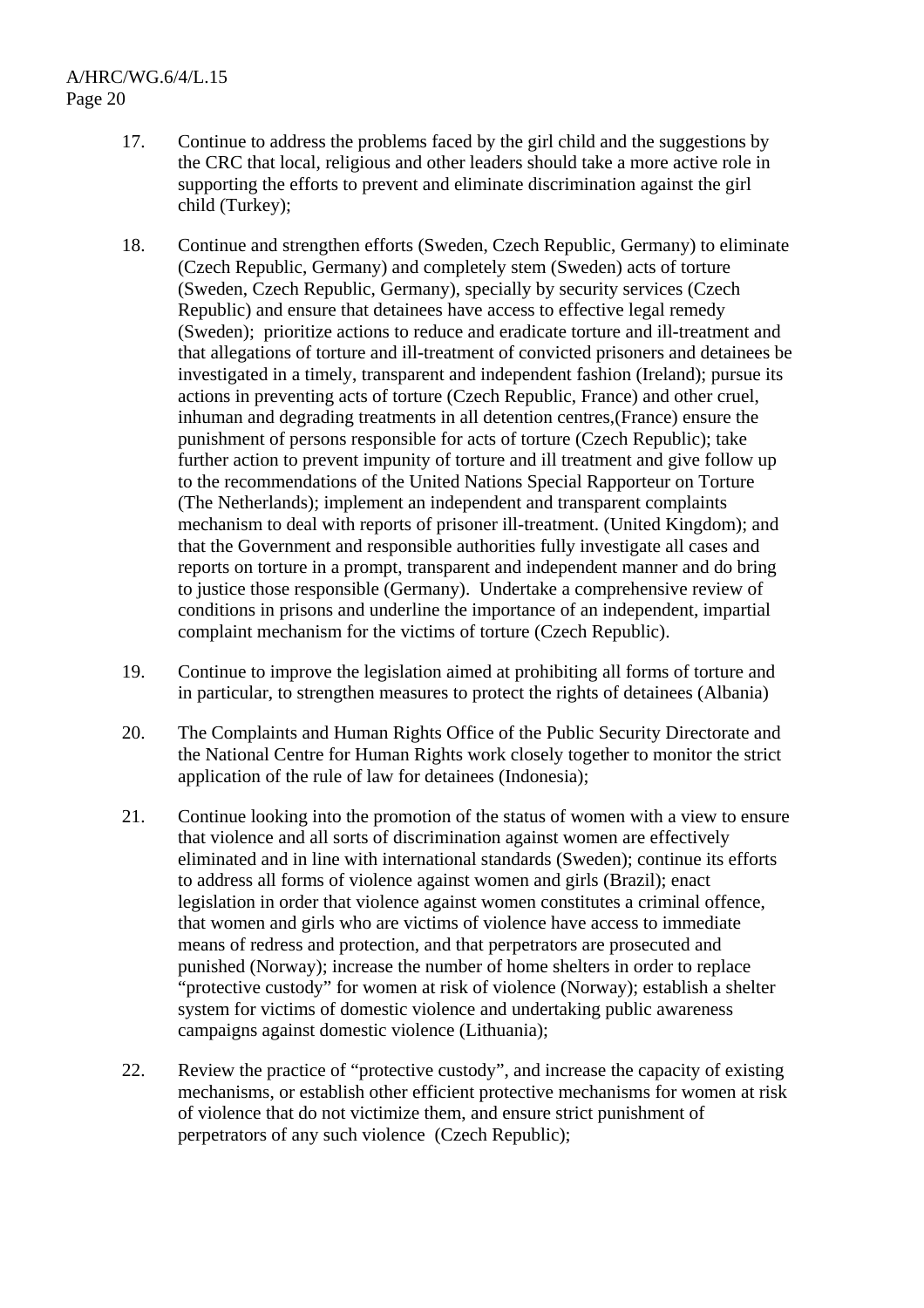- 23. Respond as soon as possible to the request for visits by Special Rapporteurs, such as the Special Rapporteur on violence against women (France);
- 24. Consider changing legislation to prohibit all forms of corporal punishment also at home and effectively enforce the ban of corporal punishment in all settings (Slovenia);
- 25. Continue efforts in promoting the rights of women and their participation in higher decision-making posts (Bahrain); further pursue efforts to increase the level of representation of women in society, including their appointment to the higher governmental posts (Azerbaijan);
- 26. Take further steps to promote an open and free press where journalists may report on a full spectrum of political, social and economic issues without fear of retribution (Canada);
- 27. Implement all possible efforts to combat ill-treatment against foreign workers and to offer, through the Labour Code, adequate protection to all workers in Jordan (France);
- 28. Continue the efforts to promote women's equality and empowerment, with emphasis on promoting enhanced economic opportunities for women and equality in the workplace (Philippines);
- 29. Continue efforts aimed at eradicating poverty (Brazil); continue to implement and strengthen its Poverty Alleviation Strategy and other programmes for poverty reduction, in order to build upon progress achieved thus far, and to bridge any existing regional and gender disparities (Bhutan);
- 30. Accelerate its efforts to achieve the MDGs (Azerbaijan); continue efforts as to ensure that MDG1 (Malaysia, Cuba) and national targets (Malaysia) can be achieved for 2015 (Cuba) as planned (Malaysia), so that its population be able to fully enjoy the rights inherent to a decent and respectable life (Cuba);
- 31. Continue efforts to provide better living standards and share its experience of a developed health care with other countries, in particular, within the region (Yemen);
- 32. Pursue its efforts aimed at improving the living conditions of persons with disabilities (Djibouti);
- 33. Share its experience and best practices, with other interested countries, on the protection and consolidation of the right of persons with disabilities and exchange experience with interested countries (Algeria); share with developing countries and LDCs its experiences in the health field (Sudan); continue its efforts of guaranteeing an effective health system (Kuwait); consider stepping up positive efforts, through greater investment in the health sector to strengthen existing services (Bhutan);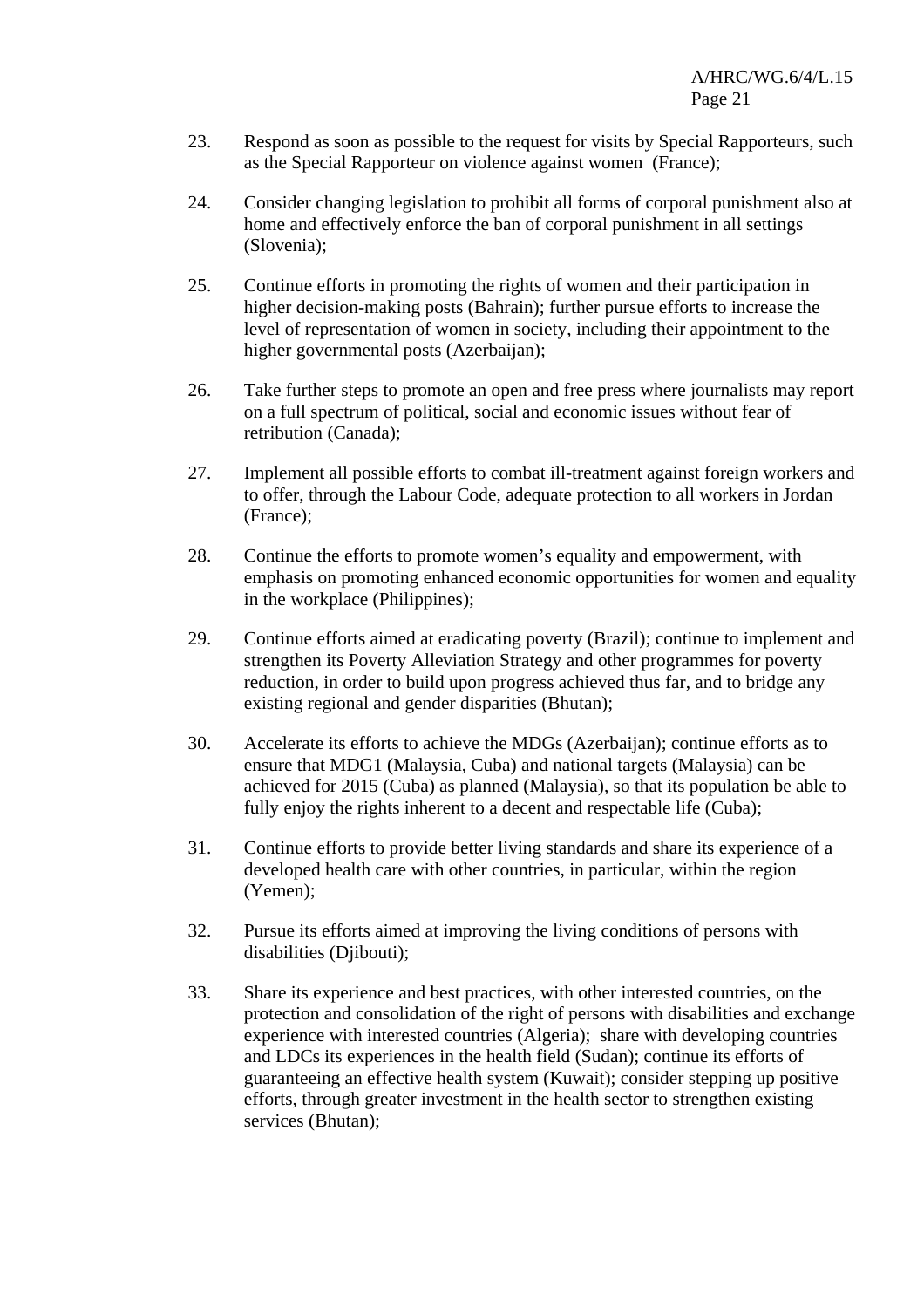- 34. Continue the enlargement and going into depth of the quality of the national health system, if possible, earmarking more financial resources of the total national budget and through the training of specialised personnel (Cuba);
- 35. Continue to work to enhance access to water through efficient water resources management with the support and assistance of the international community (Bangladesh);
- 36. Continue efforts in providing all with basic education (Bahrain); consolidate and continue taking measures to reinforce enrolment and retention rates in secondary education (Bhutan); consider the inclusion of human rights in school curricula (The United Arab Emirates);
- 37. Undertake efforts aimed at protecting the rights of foreign workers and prohibiting abuses that might be practiced against them (Algeria); continue measures to improve the well-being and human rights protection of migrant workers, including domestic workers (Philippines);
- 38. Continue enhancing its role in peacekeeping operations, including providing medical services and continuing its support to capacity building in all conflict regions in the world (Palestine);
- 39. Refuse any attempts to impose any values alien to the contractual and commitments of Jordan (Egypt); not respond to any comment that is outside of Jordan's legal commitments and international principles agreed upon by consensus (Sudan);
- 40. Benefit from its successful experiences in the areas contained in the national report, which focuses on the challenges, and request the necessary technical assistance from the relevant international organizations (Morocco);
- 41. Seek financial support from the international community in order to continue providing the necessary assistance to thousands of Iraqis hosted in the Kingdom (Qatar);

93. The following recommendations will be examined by Jordan which will provide responses in due time. The responses of Jordan to these recommendations will be included in the outcome report adopted by the Human Rights Council at its eleventh session.

- 1. Consider the possibility of signing and ratifying International Convention for the protection of all persons against enforced disappearances and to accept the competence of its committee (Argentina);
- 2. Develop the penal legislation concerning discrimination and violence against women in a comprehensive manner (Finland);
- 3. Amend the Penal Code with the provisions to ensure that perpetrators of honour crimes do not benefit from reduction of penalty and that these crimes are treated as other violent crimes in regard to investigation and prosecution (Slovenia);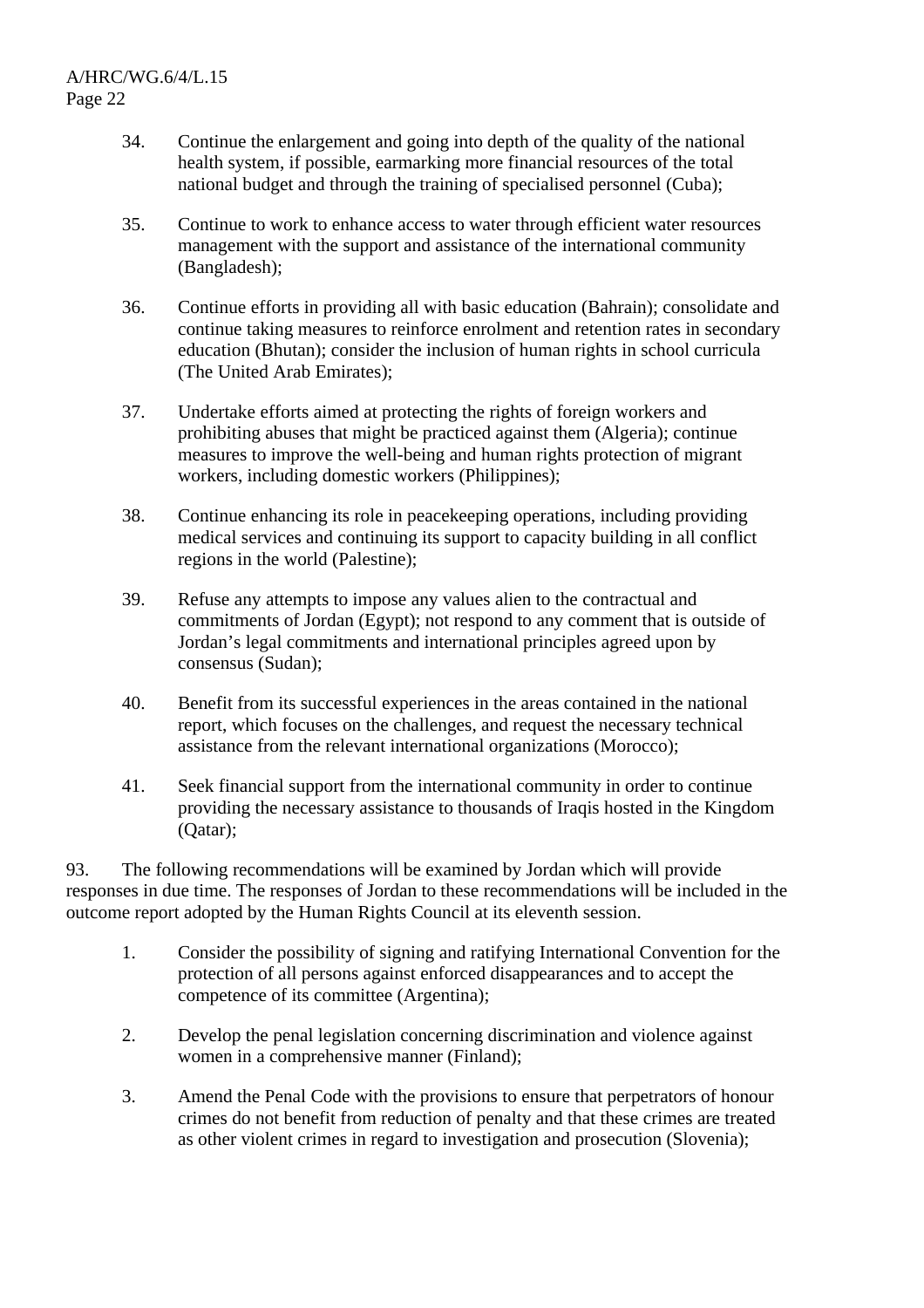- 4. Abolish all protection and impunity for perpetrators of honour killings (Germany);
- 5. Agree that the visit requested in 2007 by the Special Rapporteur on violence against women be carried out, and use the opportunity to organize transparent consultations with all stakeholders (Finland);
- 6. Follow-up on the recommendations made by CEDAW to address all forms of violence against women and girls, adopt and enact legislation in this area (Slovenia, Mexico); redouble its efforts to fight against crimes of honor, through public awareness and punishment of perpetrators and ensure that measures of protection for potential victims be determined with their full participation (Mexico);
- 7. Strengthen legislation protecting women from violence, and amend its Penal Code to ensure that honour crimes are treated on par with other serious violent crimes and are investigated and prosecuted (Canada);
- 8. Continue its efforts to strengthen the position of women and in particular ensure that perpetrators of honour crimes do not benefit from a reduction of penalty, and take into consideration the recommendations of CEDAW and furthermore also strives to provide victims of honour crimes with the necessary protective shelters (Netherlands);
- 9. Continue its efforts in the comprehensive reform process that the Government embarked upon to combat torture and ill-treatment, including the amendment to the Penal Code and the prosecution and punishment of a number of officials for committing torture and ill-treatment (Turkey);
- 10. Continue to facilitate prison visits, including unannounced ones, by NGOs. (United Kingdom);
- 11. Actively seek to address concerns on the use of administrative detention, to review it, and ensure that current detainees have access to legal representation and to the courts (Ireland);
- 12. Pursue the protection of those who convert to another religion according to international human rights standards (The Netherlands);
- 13. Examine and revise the recently adopted "Law on Societies" (Mexico, Canada) to ensure that the provisions of this law are in line with international human rights standards and in particular with the right to the freedom of association enshrined in the ICCPR (Mexico); and to remove the government approval requirement in the work of NGOs and take steps to ensure that these changes are put into practice in the interest of encouraging broad participation in Jordanian civil society (Canada); consider amending this NGO's legislation in order to reduce restrictions on their activities and allow them adequate freedom of action (Italy);
- 14. Establish an independent electoral commission, allowing for open participation of political parties and objective certification of election results (Canada);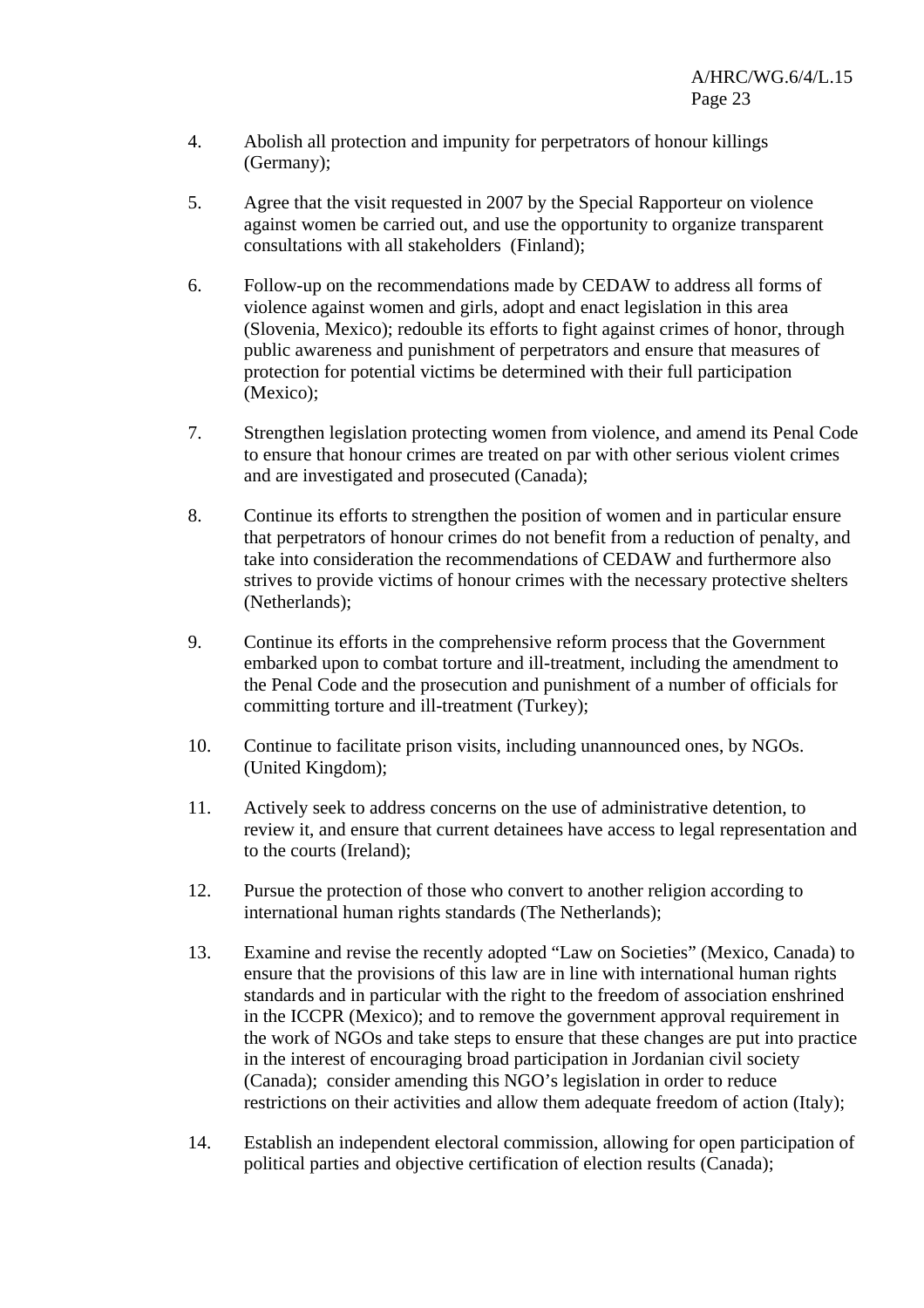15. Review the legislation applicable to crimes of terrorism, including the criminal code and the law on prevention of terrorism to ensure that they are in line with international human rights standards and standards for combating organized crime. (Mexico).

94. The recommendations noted in the report in paragraphs 23 (b), 32 (d), 38 (a, d), 39 (c), 43 (b), 48 (b, c, d, e, f), 50 (b), 63 (a, b), 66 (a, b), 67 (b), 69 (a), 70 (a), 75 (b), 79 (a), 82 (d, f) above did not enjoy the support of Jordan.

95. All conclusions and/or recommendations contained in the present report reflect the position of the submitting State(s) and /or the State under review thereon. They should not be construed as endorsed by the Working Group as a whole.